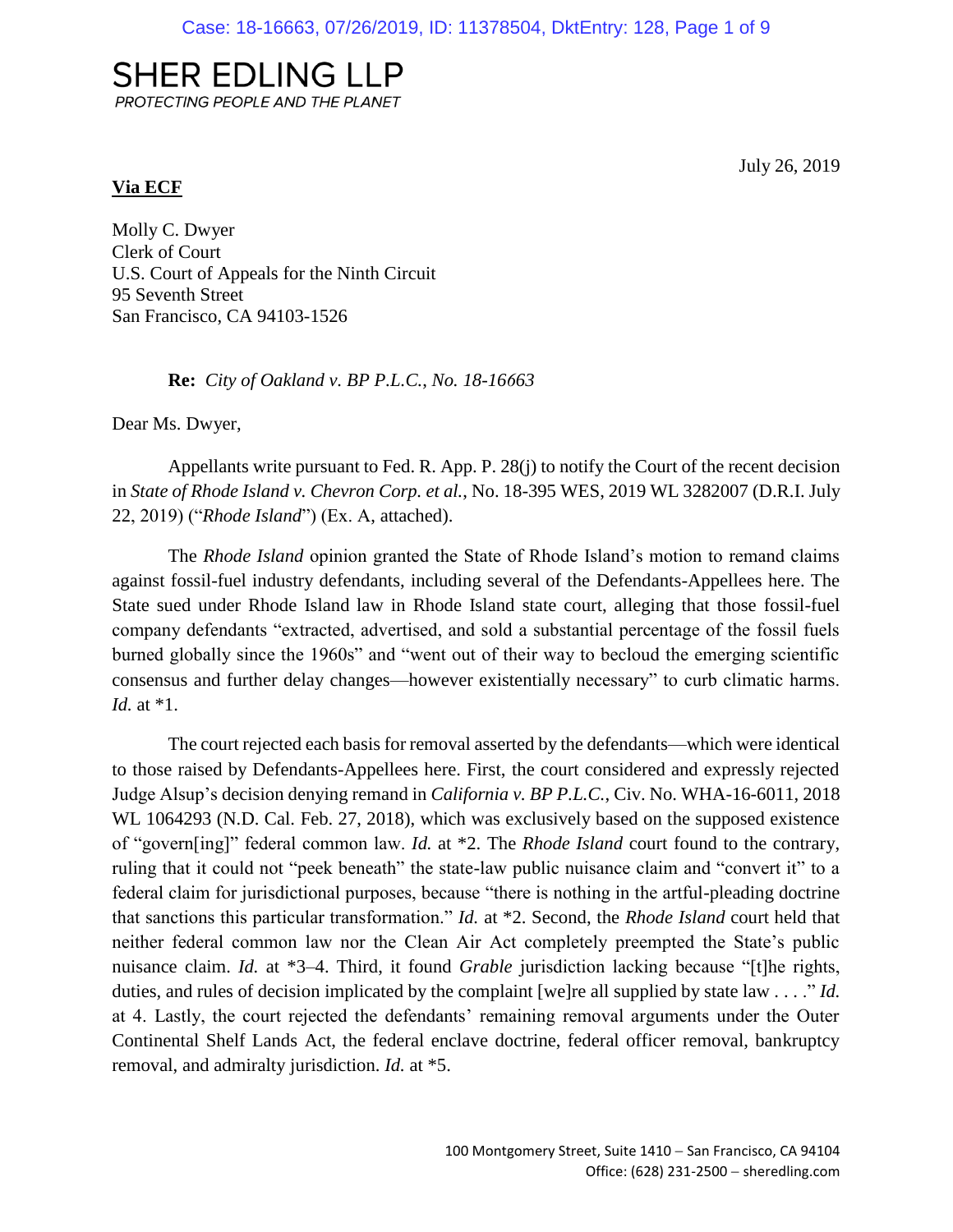## Case: 18-16663, 07/26/2019, ID: 11378504, DktEntry: 128, Page 2 of 9

Molly C. Dwyer Clerk of Court July 26, 2019

The *Rhode Island* decision is relevant to whether the district court below correctly denied Plaintiffs-Appellants' motion to remand, and whether that decision should be reversed.

Respectfully submitted,

*/s/ Matthew K. Edling*  Matthew K. Edling Sher Edling LLP Counsel for Appellants in Nos. 18-1663

cc: All Counsel of Record (via ECF)

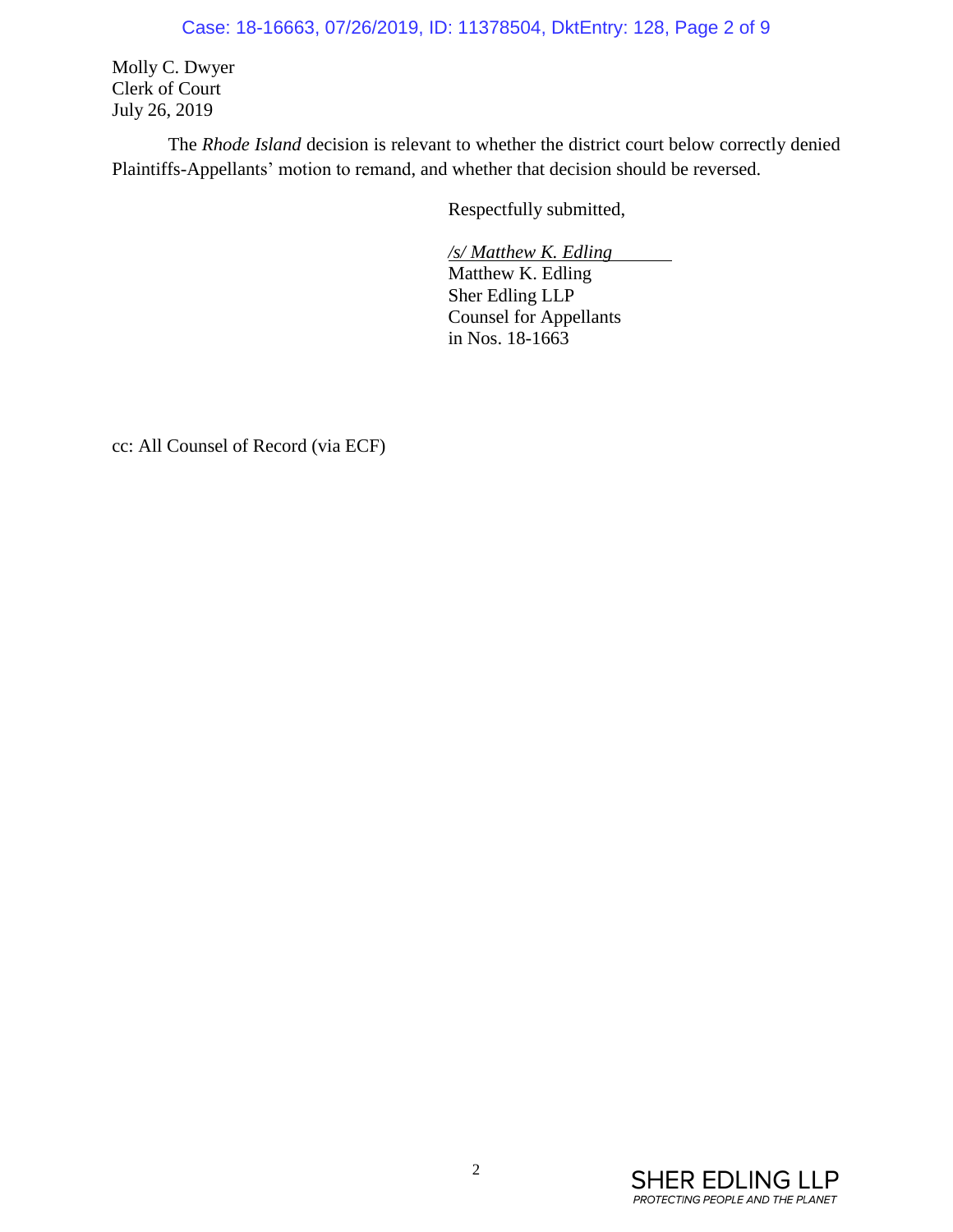Case: 18-16663, 07/26/2019, ID: 11378504, DktEntry: 128, Page 3 of 9

# **EXHIBIT A**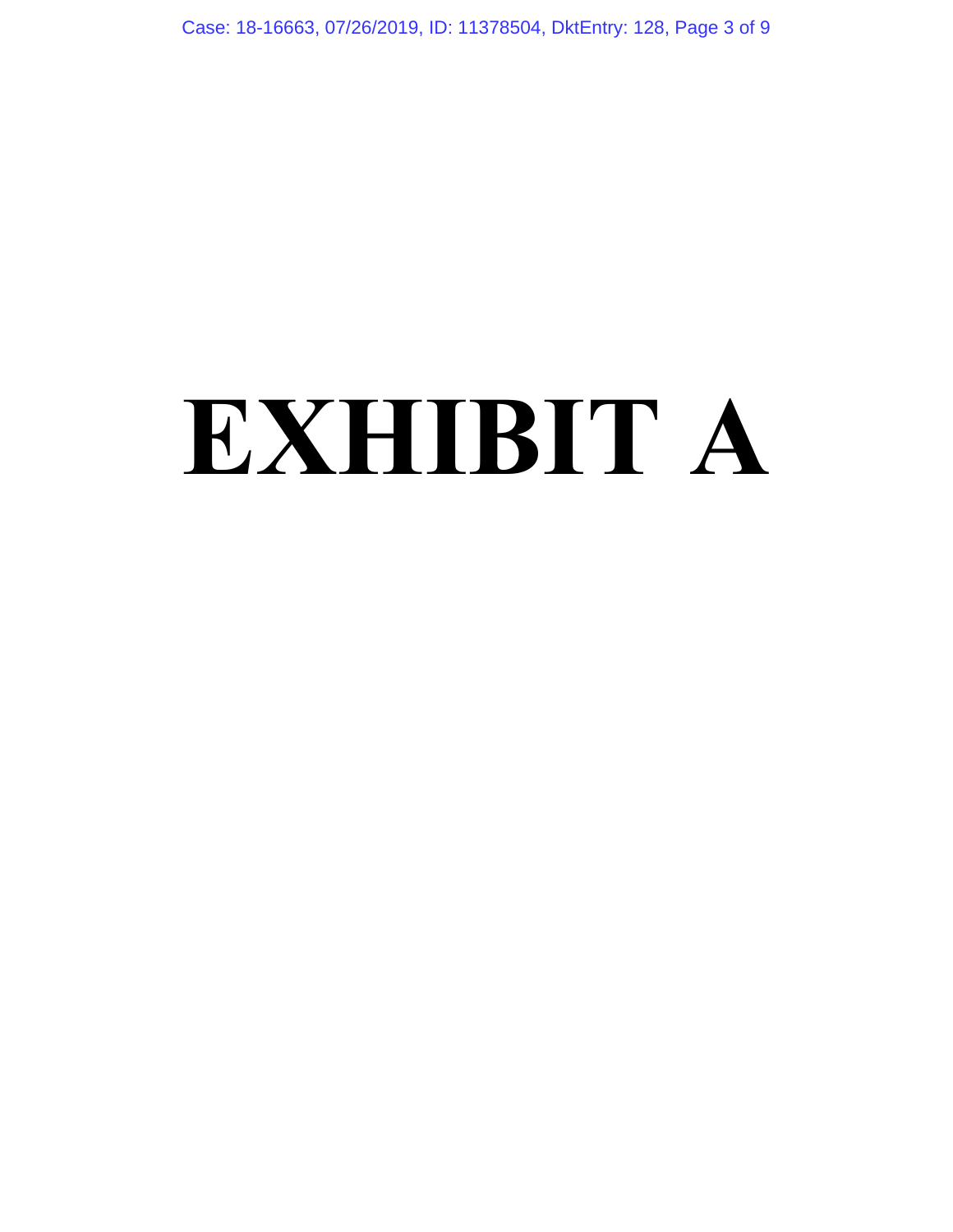2019 WL 3282007 Only the Westlaw citation is currently available. United States District Court, D. Rhode Island.

State of RHODE ISLAND, Plaintiff, v. CHEVRON CORP. et al., Defendants.

> C.A. No. 18-395 WES | Signed July 22, 2019

#### **Attorneys and Law Firms**

[Matthew K. Edling](http://www.westlaw.com/Link/Document/FullText?findType=h&pubNum=176284&cite=0401657601&originatingDoc=If1c91c40acc311e981b9f3f7c11376fd&refType=RQ&originationContext=document&vr=3.0&rs=cblt1.0&transitionType=DocumentItem&contextData=(sc.Search)), Pro Hac Vice, [Victor M. Sher](http://www.westlaw.com/Link/Document/FullText?findType=h&pubNum=176284&cite=0288291601&originatingDoc=If1c91c40acc311e981b9f3f7c11376fd&refType=RQ&originationContext=document&vr=3.0&rs=cblt1.0&transitionType=DocumentItem&contextData=(sc.Search)), Pro Hac Vice, Sher Edling, LLP, San Francisco, CA, [Neil](http://www.westlaw.com/Link/Document/FullText?findType=h&pubNum=176284&cite=0179131801&originatingDoc=If1c91c40acc311e981b9f3f7c11376fd&refType=RQ&originationContext=document&vr=3.0&rs=cblt1.0&transitionType=DocumentItem&contextData=(sc.Search)) [F.X. Kelly](http://www.westlaw.com/Link/Document/FullText?findType=h&pubNum=176284&cite=0179131801&originatingDoc=If1c91c40acc311e981b9f3f7c11376fd&refType=RQ&originationContext=document&vr=3.0&rs=cblt1.0&transitionType=DocumentItem&contextData=(sc.Search)), [Peter F. Kilmartin](http://www.westlaw.com/Link/Document/FullText?findType=h&pubNum=176284&cite=0466879401&originatingDoc=If1c91c40acc311e981b9f3f7c11376fd&refType=RQ&originationContext=document&vr=3.0&rs=cblt1.0&transitionType=DocumentItem&contextData=(sc.Search)), [Rebecca Tedford Partington](http://www.westlaw.com/Link/Document/FullText?findType=h&pubNum=176284&cite=0283143101&originatingDoc=If1c91c40acc311e981b9f3f7c11376fd&refType=RQ&originationContext=document&vr=3.0&rs=cblt1.0&transitionType=DocumentItem&contextData=(sc.Search)), Department of Attorney General, Providence, RI, [Corrie](http://www.westlaw.com/Link/Document/FullText?findType=h&pubNum=176284&cite=0241487601&originatingDoc=If1c91c40acc311e981b9f3f7c11376fd&refType=RQ&originationContext=document&vr=3.0&rs=cblt1.0&transitionType=DocumentItem&contextData=(sc.Search)) [Johnson Yackulic](http://www.westlaw.com/Link/Document/FullText?findType=h&pubNum=176284&cite=0241487601&originatingDoc=If1c91c40acc311e981b9f3f7c11376fd&refType=RQ&originationContext=document&vr=3.0&rs=cblt1.0&transitionType=DocumentItem&contextData=(sc.Search)), Corrie Yackulic Law Firm, PLLC, Seattle, WA, for Plaintiff.

[Robert D. Fine,](http://www.westlaw.com/Link/Document/FullText?findType=h&pubNum=176284&cite=0280042001&originatingDoc=If1c91c40acc311e981b9f3f7c11376fd&refType=RQ&originationContext=document&vr=3.0&rs=cblt1.0&transitionType=DocumentItem&contextData=(sc.Search)) [Douglas J. Emanuel](http://www.westlaw.com/Link/Document/FullText?findType=h&pubNum=176284&cite=0343021801&originatingDoc=If1c91c40acc311e981b9f3f7c11376fd&refType=RQ&originationContext=document&vr=3.0&rs=cblt1.0&transitionType=DocumentItem&contextData=(sc.Search)), Chace, Ruttenberg & Freedman, LLP, [Gerald J. Petros](http://www.westlaw.com/Link/Document/FullText?findType=h&pubNum=176284&cite=0208919601&originatingDoc=If1c91c40acc311e981b9f3f7c11376fd&refType=RQ&originationContext=document&vr=3.0&rs=cblt1.0&transitionType=DocumentItem&contextData=(sc.Search)), [Robin-Lee Main,](http://www.westlaw.com/Link/Document/FullText?findType=h&pubNum=176284&cite=0177388501&originatingDoc=If1c91c40acc311e981b9f3f7c11376fd&refType=RQ&originationContext=document&vr=3.0&rs=cblt1.0&transitionType=DocumentItem&contextData=(sc.Search)) [Ryan M.](http://www.westlaw.com/Link/Document/FullText?findType=h&pubNum=176284&cite=0456186001&originatingDoc=If1c91c40acc311e981b9f3f7c11376fd&refType=RQ&originationContext=document&vr=3.0&rs=cblt1.0&transitionType=DocumentItem&contextData=(sc.Search)) [Gainor,](http://www.westlaw.com/Link/Document/FullText?findType=h&pubNum=176284&cite=0456186001&originatingDoc=If1c91c40acc311e981b9f3f7c11376fd&refType=RQ&originationContext=document&vr=3.0&rs=cblt1.0&transitionType=DocumentItem&contextData=(sc.Search)) Hinckley Allen & Snyder LLP, [Matthew Thomas](http://www.westlaw.com/Link/Document/FullText?findType=h&pubNum=176284&cite=0361453101&originatingDoc=If1c91c40acc311e981b9f3f7c11376fd&refType=RQ&originationContext=document&vr=3.0&rs=cblt1.0&transitionType=DocumentItem&contextData=(sc.Search)) [Oliverio](http://www.westlaw.com/Link/Document/FullText?findType=h&pubNum=176284&cite=0361453101&originatingDoc=If1c91c40acc311e981b9f3f7c11376fd&refType=RQ&originationContext=document&vr=3.0&rs=cblt1.0&transitionType=DocumentItem&contextData=(sc.Search)), Oliverio & Marcaccio LLP, [John A. Tarantino](http://www.westlaw.com/Link/Document/FullText?findType=h&pubNum=176284&cite=0118027101&originatingDoc=If1c91c40acc311e981b9f3f7c11376fd&refType=RQ&originationContext=document&vr=3.0&rs=cblt1.0&transitionType=DocumentItem&contextData=(sc.Search)), [Nicole J. Benjamin,](http://www.westlaw.com/Link/Document/FullText?findType=h&pubNum=176284&cite=0415615401&originatingDoc=If1c91c40acc311e981b9f3f7c11376fd&refType=RQ&originationContext=document&vr=3.0&rs=cblt1.0&transitionType=DocumentItem&contextData=(sc.Search)) [Patricia K. Rocha,](http://www.westlaw.com/Link/Document/FullText?findType=h&pubNum=176284&cite=0153268901&originatingDoc=If1c91c40acc311e981b9f3f7c11376fd&refType=RQ&originationContext=document&vr=3.0&rs=cblt1.0&transitionType=DocumentItem&contextData=(sc.Search)) Adler Pollock & Sheehan P.C., [John E. Bulman](http://www.westlaw.com/Link/Document/FullText?findType=h&pubNum=176284&cite=0187521101&originatingDoc=If1c91c40acc311e981b9f3f7c11376fd&refType=RQ&originationContext=document&vr=3.0&rs=cblt1.0&transitionType=DocumentItem&contextData=(sc.Search)), [Stephen J. MacGillivray](http://www.westlaw.com/Link/Document/FullText?findType=h&pubNum=176284&cite=0299484501&originatingDoc=If1c91c40acc311e981b9f3f7c11376fd&refType=RQ&originationContext=document&vr=3.0&rs=cblt1.0&transitionType=DocumentItem&contextData=(sc.Search)), Pierce Atwood LLP, [Robert G. Flanders, Jr.](http://www.westlaw.com/Link/Document/FullText?findType=h&pubNum=176284&cite=0146922101&originatingDoc=If1c91c40acc311e981b9f3f7c11376fd&refType=RQ&originationContext=document&vr=3.0&rs=cblt1.0&transitionType=DocumentItem&contextData=(sc.Search)), [Timothy K.](http://www.westlaw.com/Link/Document/FullText?findType=h&pubNum=176284&cite=0410752701&originatingDoc=If1c91c40acc311e981b9f3f7c11376fd&refType=RQ&originationContext=document&vr=3.0&rs=cblt1.0&transitionType=DocumentItem&contextData=(sc.Search)) [Baldwin,](http://www.westlaw.com/Link/Document/FullText?findType=h&pubNum=176284&cite=0410752701&originatingDoc=If1c91c40acc311e981b9f3f7c11376fd&refType=RQ&originationContext=document&vr=3.0&rs=cblt1.0&transitionType=DocumentItem&contextData=(sc.Search)) Whelan Corrente & Flanders LLP, [Stephen M.](http://www.westlaw.com/Link/Document/FullText?findType=h&pubNum=176284&cite=0487498301&originatingDoc=If1c91c40acc311e981b9f3f7c11376fd&refType=RQ&originationContext=document&vr=3.0&rs=cblt1.0&transitionType=DocumentItem&contextData=(sc.Search)) [Prignano](http://www.westlaw.com/Link/Document/FullText?findType=h&pubNum=176284&cite=0487498301&originatingDoc=If1c91c40acc311e981b9f3f7c11376fd&refType=RQ&originationContext=document&vr=3.0&rs=cblt1.0&transitionType=DocumentItem&contextData=(sc.Search)), McIntyre Tate LLP, [Jeffrey B. Pine](http://www.westlaw.com/Link/Document/FullText?findType=h&pubNum=176284&cite=0197081301&originatingDoc=If1c91c40acc311e981b9f3f7c11376fd&refType=RQ&originationContext=document&vr=3.0&rs=cblt1.0&transitionType=DocumentItem&contextData=(sc.Search)), Lynch & Pine, Attorneys at Law, [Jason C. Preciphs](http://www.westlaw.com/Link/Document/FullText?findType=h&pubNum=176284&cite=0306766301&originatingDoc=If1c91c40acc311e981b9f3f7c11376fd&refType=RQ&originationContext=document&vr=3.0&rs=cblt1.0&transitionType=DocumentItem&contextData=(sc.Search)), Roberts, Carroll, Feldstein & Peirce, Inc., [Lauren Motola-Davis,](http://www.westlaw.com/Link/Document/FullText?findType=h&pubNum=176284&cite=0188336101&originatingDoc=If1c91c40acc311e981b9f3f7c11376fd&refType=RQ&originationContext=document&vr=3.0&rs=cblt1.0&transitionType=DocumentItem&contextData=(sc.Search)) [Samuel A.](http://www.westlaw.com/Link/Document/FullText?findType=h&pubNum=176284&cite=0508196601&originatingDoc=If1c91c40acc311e981b9f3f7c11376fd&refType=RQ&originationContext=document&vr=3.0&rs=cblt1.0&transitionType=DocumentItem&contextData=(sc.Search)) [Kennedy-Smith](http://www.westlaw.com/Link/Document/FullText?findType=h&pubNum=176284&cite=0508196601&originatingDoc=If1c91c40acc311e981b9f3f7c11376fd&refType=RQ&originationContext=document&vr=3.0&rs=cblt1.0&transitionType=DocumentItem&contextData=(sc.Search)), Lewis Brisbois Bisgaard & Smith LLP, Providence, RI, [Brendan J. Crimmins,](http://www.westlaw.com/Link/Document/FullText?findType=h&pubNum=176284&cite=0371937701&originatingDoc=If1c91c40acc311e981b9f3f7c11376fd&refType=RQ&originationContext=document&vr=3.0&rs=cblt1.0&transitionType=DocumentItem&contextData=(sc.Search)) Pro Hac Vice, [David](http://www.westlaw.com/Link/Document/FullText?findType=h&pubNum=176284&cite=0137639601&originatingDoc=If1c91c40acc311e981b9f3f7c11376fd&refType=RQ&originationContext=document&vr=3.0&rs=cblt1.0&transitionType=DocumentItem&contextData=(sc.Search)) [C. Frederick](http://www.westlaw.com/Link/Document/FullText?findType=h&pubNum=176284&cite=0137639601&originatingDoc=If1c91c40acc311e981b9f3f7c11376fd&refType=RQ&originationContext=document&vr=3.0&rs=cblt1.0&transitionType=DocumentItem&contextData=(sc.Search)), Pro Hac Vice, Kellogg, Hansen, Todd, Figel & Frederick, P.L.L.C., [Robert Reznick](http://www.westlaw.com/Link/Document/FullText?findType=h&pubNum=176284&cite=0125830401&originatingDoc=If1c91c40acc311e981b9f3f7c11376fd&refType=RQ&originationContext=document&vr=3.0&rs=cblt1.0&transitionType=DocumentItem&contextData=(sc.Search)), Pro Hac Vice, Orrick, Herrington & Sutcliffe LLP, Washington, DC, [Elizabeth A.](http://www.westlaw.com/Link/Document/FullText?findType=h&pubNum=176284&cite=0501485799&originatingDoc=If1c91c40acc311e981b9f3f7c11376fd&refType=RQ&originationContext=document&vr=3.0&rs=cblt1.0&transitionType=DocumentItem&contextData=(sc.Search)) [Kim,](http://www.westlaw.com/Link/Document/FullText?findType=h&pubNum=176284&cite=0501485799&originatingDoc=If1c91c40acc311e981b9f3f7c11376fd&refType=RQ&originationContext=document&vr=3.0&rs=cblt1.0&transitionType=DocumentItem&contextData=(sc.Search)) Pro Hac Vice, [Jerome C. Roth](http://www.westlaw.com/Link/Document/FullText?findType=h&pubNum=176284&cite=0257573601&originatingDoc=If1c91c40acc311e981b9f3f7c11376fd&refType=RQ&originationContext=document&vr=3.0&rs=cblt1.0&transitionType=DocumentItem&contextData=(sc.Search)), Pro Hac Vice, Munger Tolles & Olson, LLP, [Shannon S. Broome,](http://www.westlaw.com/Link/Document/FullText?findType=h&pubNum=176284&cite=0183272301&originatingDoc=If1c91c40acc311e981b9f3f7c11376fd&refType=RQ&originationContext=document&vr=3.0&rs=cblt1.0&transitionType=DocumentItem&contextData=(sc.Search)) Pro HAc Vice, Hunton Andrews Kurth LLP, San Francisco, CA, [Joshua](http://www.westlaw.com/Link/Document/FullText?findType=h&pubNum=176284&cite=0422064701&originatingDoc=If1c91c40acc311e981b9f3f7c11376fd&refType=RQ&originationContext=document&vr=3.0&rs=cblt1.0&transitionType=DocumentItem&contextData=(sc.Search)) [S. Lipshutz](http://www.westlaw.com/Link/Document/FullText?findType=h&pubNum=176284&cite=0422064701&originatingDoc=If1c91c40acc311e981b9f3f7c11376fd&refType=RQ&originationContext=document&vr=3.0&rs=cblt1.0&transitionType=DocumentItem&contextData=(sc.Search)), Pro Hac Vice, Gibson, Dunn and Crutcher, [Megan Berge,](http://www.westlaw.com/Link/Document/FullText?findType=h&pubNum=176284&cite=0389804401&originatingDoc=If1c91c40acc311e981b9f3f7c11376fd&refType=RQ&originationContext=document&vr=3.0&rs=cblt1.0&transitionType=DocumentItem&contextData=(sc.Search)) Pro Hac Vice, Baker Botts L.L.P., Washington, DC, [Neal S. Manne,](http://www.westlaw.com/Link/Document/FullText?findType=h&pubNum=176284&cite=0165654001&originatingDoc=If1c91c40acc311e981b9f3f7c11376fd&refType=RQ&originationContext=document&vr=3.0&rs=cblt1.0&transitionType=DocumentItem&contextData=(sc.Search)) Pro Hac Vice, Susman Godfrey LLP, [Katherine Treistman,](http://www.westlaw.com/Link/Document/FullText?findType=h&pubNum=176284&cite=0322651201&originatingDoc=If1c91c40acc311e981b9f3f7c11376fd&refType=RQ&originationContext=document&vr=3.0&rs=cblt1.0&transitionType=DocumentItem&contextData=(sc.Search)) Pro Hac Vice, [Katherine Treistman,](http://www.westlaw.com/Link/Document/FullText?findType=h&pubNum=176284&cite=0322651201&originatingDoc=If1c91c40acc311e981b9f3f7c11376fd&refType=RQ&originationContext=document&vr=3.0&rs=cblt1.0&transitionType=DocumentItem&contextData=(sc.Search)) Pro Hac Vice, Orrick, Pro Hac Vice, Herringtin & Sutcliffe, LLP, [J. Scott Janoe](http://www.westlaw.com/Link/Document/FullText?findType=h&pubNum=176284&cite=0330214301&originatingDoc=If1c91c40acc311e981b9f3f7c11376fd&refType=RQ&originationContext=document&vr=3.0&rs=cblt1.0&transitionType=DocumentItem&contextData=(sc.Search)), Pro Hac Vice, Baker Botts L.L.P., [Matthew](http://www.westlaw.com/Link/Document/FullText?findType=h&pubNum=176284&cite=0487262201&originatingDoc=If1c91c40acc311e981b9f3f7c11376fd&refType=RQ&originationContext=document&vr=3.0&rs=cblt1.0&transitionType=DocumentItem&contextData=(sc.Search)) [Allen](http://www.westlaw.com/Link/Document/FullText?findType=h&pubNum=176284&cite=0487262201&originatingDoc=If1c91c40acc311e981b9f3f7c11376fd&refType=RQ&originationContext=document&vr=3.0&rs=cblt1.0&transitionType=DocumentItem&contextData=(sc.Search)), Pro Hac Vice, Houston, TX, [Theodore J. Boutrous,](http://www.westlaw.com/Link/Document/FullText?findType=h&pubNum=176284&cite=0249452601&originatingDoc=If1c91c40acc311e981b9f3f7c11376fd&refType=RQ&originationContext=document&vr=3.0&rs=cblt1.0&transitionType=DocumentItem&contextData=(sc.Search)) [Jr.](http://www.westlaw.com/Link/Document/FullText?findType=h&pubNum=176284&cite=0249452601&originatingDoc=If1c91c40acc311e981b9f3f7c11376fd&refType=RQ&originationContext=document&vr=3.0&rs=cblt1.0&transitionType=DocumentItem&contextData=(sc.Search)), Pro Hac Vice, Gibson, Dunn & Crutcher, [Matthew T.](http://www.westlaw.com/Link/Document/FullText?findType=h&pubNum=176284&cite=0105440501&originatingDoc=If1c91c40acc311e981b9f3f7c11376fd&refType=RQ&originationContext=document&vr=3.0&rs=cblt1.0&transitionType=DocumentItem&contextData=(sc.Search)) [Heartney,](http://www.westlaw.com/Link/Document/FullText?findType=h&pubNum=176284&cite=0105440501&originatingDoc=If1c91c40acc311e981b9f3f7c11376fd&refType=RQ&originationContext=document&vr=3.0&rs=cblt1.0&transitionType=DocumentItem&contextData=(sc.Search)) Pro Hac Vice, Arnold & Porter Kaye Scholer LLP, [Ann Marie Mortimer,](http://www.westlaw.com/Link/Document/FullText?findType=h&pubNum=176284&cite=0246464801&originatingDoc=If1c91c40acc311e981b9f3f7c11376fd&refType=RQ&originationContext=document&vr=3.0&rs=cblt1.0&transitionType=DocumentItem&contextData=(sc.Search)) Pro Hac Vice, Hunton Andrews Kurth LLP, Los Angeles, CA, [Daniel J. Toal,](http://www.westlaw.com/Link/Document/FullText?findType=h&pubNum=176284&cite=0195643601&originatingDoc=If1c91c40acc311e981b9f3f7c11376fd&refType=RQ&originationContext=document&vr=3.0&rs=cblt1.0&transitionType=DocumentItem&contextData=(sc.Search)) Pro Hac Vice, [Jaren](http://www.westlaw.com/Link/Document/FullText?findType=h&pubNum=176284&cite=0413892901&originatingDoc=If1c91c40acc311e981b9f3f7c11376fd&refType=RQ&originationContext=document&vr=3.0&rs=cblt1.0&transitionType=DocumentItem&contextData=(sc.Search)) [Janghorbani,](http://www.westlaw.com/Link/Document/FullText?findType=h&pubNum=176284&cite=0413892901&originatingDoc=If1c91c40acc311e981b9f3f7c11376fd&refType=RQ&originationContext=document&vr=3.0&rs=cblt1.0&transitionType=DocumentItem&contextData=(sc.Search)) [Theodore V. Wells, Jr.,](http://www.westlaw.com/Link/Document/FullText?findType=h&pubNum=176284&cite=0327945501&originatingDoc=If1c91c40acc311e981b9f3f7c11376fd&refType=RQ&originationContext=document&vr=3.0&rs=cblt1.0&transitionType=DocumentItem&contextData=(sc.Search)) Pro Hac Vice, Paul, Weiss, Rifkind, Wharton & Garrison LLP, [Nancy G. Milburn,](http://www.westlaw.com/Link/Document/FullText?findType=h&pubNum=176284&cite=0167867101&originatingDoc=If1c91c40acc311e981b9f3f7c11376fd&refType=RQ&originationContext=document&vr=3.0&rs=cblt1.0&transitionType=DocumentItem&contextData=(sc.Search)) Pro Hac Vice, [Philip H. Curtis](http://www.westlaw.com/Link/Document/FullText?findType=h&pubNum=176284&cite=0204318201&originatingDoc=If1c91c40acc311e981b9f3f7c11376fd&refType=RQ&originationContext=document&vr=3.0&rs=cblt1.0&transitionType=DocumentItem&contextData=(sc.Search)), Pro Hac Vice, Arnold & Porter Kaye Scholer LLP, [Ben M. Germana,](http://www.westlaw.com/Link/Document/FullText?findType=h&pubNum=176284&cite=0211698201&originatingDoc=If1c91c40acc311e981b9f3f7c11376fd&refType=RQ&originationContext=document&vr=3.0&rs=cblt1.0&transitionType=DocumentItem&contextData=(sc.Search)) Pro Hac Vice, [John F. Savarese](http://www.westlaw.com/Link/Document/FullText?findType=h&pubNum=176284&cite=0152505901&originatingDoc=If1c91c40acc311e981b9f3f7c11376fd&refType=RQ&originationContext=document&vr=3.0&rs=cblt1.0&transitionType=DocumentItem&contextData=(sc.Search)), Pro Hac Vice, [Jonathan R. Siegel,](http://www.westlaw.com/Link/Document/FullText?findType=h&pubNum=176284&cite=0496173299&originatingDoc=If1c91c40acc311e981b9f3f7c11376fd&refType=RQ&originationContext=document&vr=3.0&rs=cblt1.0&transitionType=DocumentItem&contextData=(sc.Search)) Pro Hac Vice, Watchtell, Lipton, Rosen & Katz, [James Stengel,](http://www.westlaw.com/Link/Document/FullText?findType=h&pubNum=176284&cite=0154116601&originatingDoc=If1c91c40acc311e981b9f3f7c11376fd&refType=RQ&originationContext=document&vr=3.0&rs=cblt1.0&transitionType=DocumentItem&contextData=(sc.Search)) Pro Hac Vice, Orrick, Herrington & Sutcliffe LLP, [Shawn](http://www.westlaw.com/Link/Document/FullText?findType=h&pubNum=176284&cite=0329241501&originatingDoc=If1c91c40acc311e981b9f3f7c11376fd&refType=RQ&originationContext=document&vr=3.0&rs=cblt1.0&transitionType=DocumentItem&contextData=(sc.Search)) [Patrick Regan](http://www.westlaw.com/Link/Document/FullText?findType=h&pubNum=176284&cite=0329241501&originatingDoc=If1c91c40acc311e981b9f3f7c11376fd&refType=RQ&originationContext=document&vr=3.0&rs=cblt1.0&transitionType=DocumentItem&contextData=(sc.Search)), Pro Hac Vice, Hunton Andrews Kurth LLP, New York, NY, [Lisa S. Meyer,](http://www.westlaw.com/Link/Document/FullText?findType=h&pubNum=176284&cite=0110556501&originatingDoc=If1c91c40acc311e981b9f3f7c11376fd&refType=RQ&originationContext=document&vr=3.0&rs=cblt1.0&transitionType=DocumentItem&contextData=(sc.Search)) Pro Hac Vice, [Nathan P.](http://www.westlaw.com/Link/Document/FullText?findType=h&pubNum=176284&cite=0179068301&originatingDoc=If1c91c40acc311e981b9f3f7c11376fd&refType=RQ&originationContext=document&vr=3.0&rs=cblt1.0&transitionType=DocumentItem&contextData=(sc.Search)) [Eimer](http://www.westlaw.com/Link/Document/FullText?findType=h&pubNum=176284&cite=0179068301&originatingDoc=If1c91c40acc311e981b9f3f7c11376fd&refType=RQ&originationContext=document&vr=3.0&rs=cblt1.0&transitionType=DocumentItem&contextData=(sc.Search)), Pro Hac Vice, [Pamela R. Hanebutt](http://www.westlaw.com/Link/Document/FullText?findType=h&pubNum=176284&cite=0196811401&originatingDoc=If1c91c40acc311e981b9f3f7c11376fd&refType=RQ&originationContext=document&vr=3.0&rs=cblt1.0&transitionType=DocumentItem&contextData=(sc.Search)), Pro Hac Vice, Eimer Stahl LLP, Chicago, IL, [Michael J. Colucci](http://www.westlaw.com/Link/Document/FullText?findType=h&pubNum=176284&cite=0210479601&originatingDoc=If1c91c40acc311e981b9f3f7c11376fd&refType=RQ&originationContext=document&vr=3.0&rs=cblt1.0&transitionType=DocumentItem&contextData=(sc.Search)), Olenn & Penza, Warwick, RI, [Jameson R. Jones](http://www.westlaw.com/Link/Document/FullText?findType=h&pubNum=176284&cite=0430917401&originatingDoc=If1c91c40acc311e981b9f3f7c11376fd&refType=RQ&originationContext=document&vr=3.0&rs=cblt1.0&transitionType=DocumentItem&contextData=(sc.Search)), Pro Hac Vice, [Sean](http://www.westlaw.com/Link/Document/FullText?findType=h&pubNum=176284&cite=0375875501&originatingDoc=If1c91c40acc311e981b9f3f7c11376fd&refType=RQ&originationContext=document&vr=3.0&rs=cblt1.0&transitionType=DocumentItem&contextData=(sc.Search)) [C. Grimsley,](http://www.westlaw.com/Link/Document/FullText?findType=h&pubNum=176284&cite=0375875501&originatingDoc=If1c91c40acc311e981b9f3f7c11376fd&refType=RQ&originationContext=document&vr=3.0&rs=cblt1.0&transitionType=DocumentItem&contextData=(sc.Search)) Pro Hac Vice, Bartlit Beck Herman Palenchar & Scott LLP, Denver, CO, for Defendants.

#### **OPINION AND ORDER**

#### [WILLIAM E. SMITH](http://www.westlaw.com/Link/Document/FullText?findType=h&pubNum=176284&cite=0113175801&originatingDoc=If1c91c40acc311e981b9f3f7c11376fd&refType=RQ&originationContext=document&vr=3.0&rs=cblt1.0&transitionType=DocumentItem&contextData=(sc.Search)), Chief Judge

**\*1** The State of Rhode Island brings this suit against energy companies it says are partly responsible for our once and future climate crisis. It does so under state law and, at least initially, in state court. Defendants removed the case here; the State asks that it go back. Because there is no federal jurisdiction under the various statutes and doctrines adverted to by Defendants, the Court GRANTS the State's Motion to Remand, ECF No. 40.

#### <span id="page-3-0"></span>I. Background<sup>[1](#page-8-0)</sup>

Climate change is expensive, and the State wants help paying for it. Compl. ¶¶ 8, 12. Specifically from Defendants in this case, who together have extracted, advertised, and sold a substantial percentage of the fossil fuels burned globally since the 1960s. Id.  $\P$  7, 12, 19, 97. This activity has released an immense amount of greenhouse gas into the Earth's atmosphere, id., changing its climate and leading to all kinds of displacement, death (extinctions, even), and destruction, id. ¶¶ 53, 89–90, 199–213, 216. What is more, Defendants understood the consequences of their activity decades ago, when transitioning from fossil fuels to renewable sources of energy would have saved a world of trouble. Id.  $\P$  106–46; 184–96. But instead of sounding the alarm, Defendants went out of their way to becloud the emerging scientific consensus and further delay changes — however existentially necessary — that would in any way interfere with their multibillion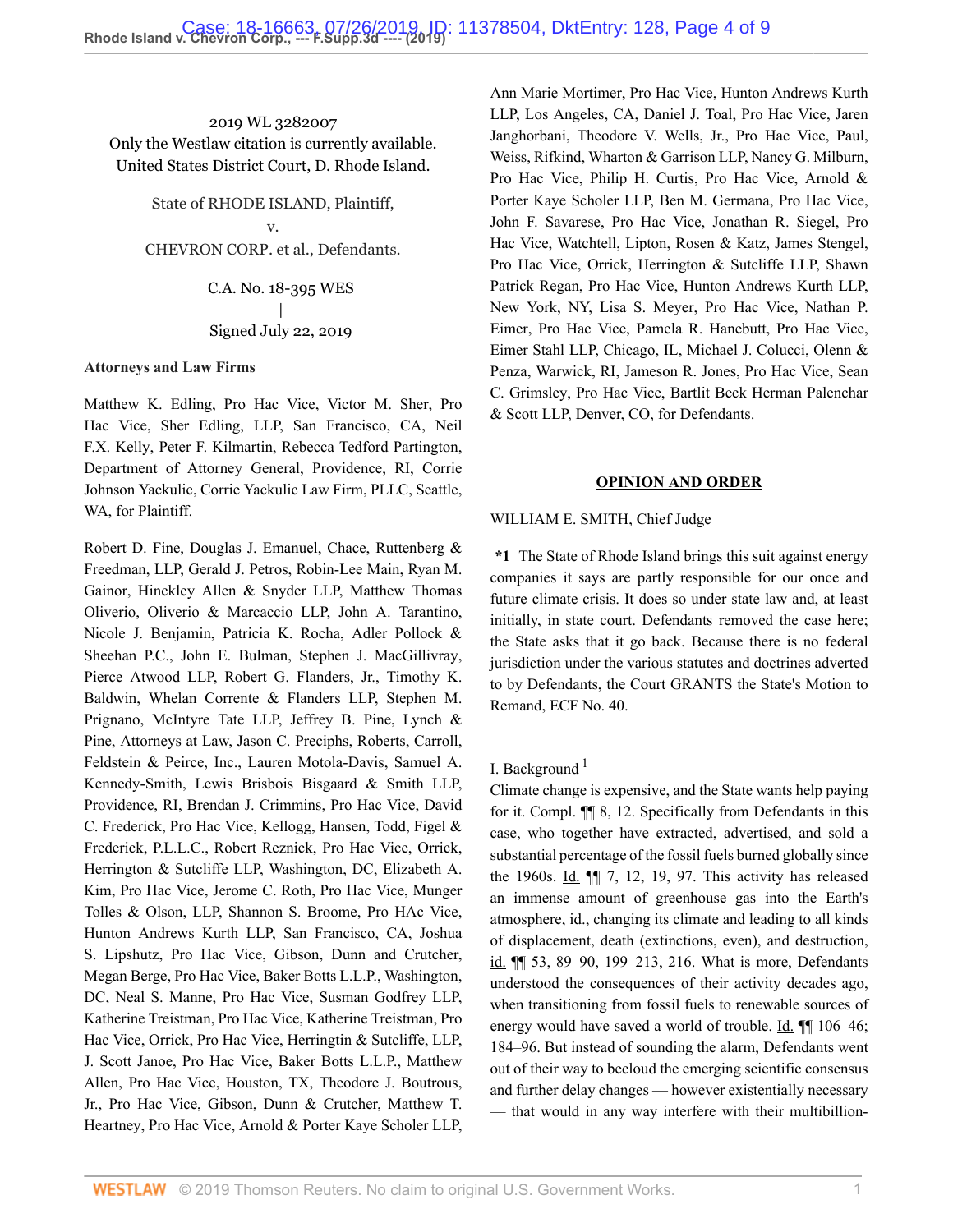dollar profits. Id.  $\P$  147–77. All while quietly readying their capital for the coming fallout. Id. ¶¶ 178–83.

Pleading eight state-law causes of action, the State prays in law and equity to relieve the damage Defendants have and will inflict upon all the non-federal property and natural resources in Rhode Island. Id. ¶¶ 225–315. Casualties are expected to include the State's manmade infrastructure, its roads, bridges, railroads, dams, homes, businesses, and electric grid; the location and integrity of the State's expansive coastline, along with the wildlife who call it home; the mild summers and the winters that are already barely tolerable; the State fisc, as vast sums are expended to fortify before and rebuild after the increasing and increasingly severe weather events; and Rhode Islanders themselves, who will be injured or worse by these events. Id. ¶¶ 8, 12, 15–18, 88–93, 197–218. The State says it will have more to bear than most: Sea levels in New England are increasing three to four times faster than the global average, and many of the State's municipalities lie below the floodplain. Id. ¶¶ 59–61, 76.

This is, needless to say, an important suit for both sides. The question presently before the Court is where in our federal system it will be decided.

#### II. Discussion

Invented to protect nonresidents from state-court tribalism, [14C Charles Alan Wright & Arthur R. Miller, Federal Practice](http://www.westlaw.com/Link/Document/FullText?findType=Y&serNum=0109620299&pubNum=0102228&originatingDoc=If1c91c40acc311e981b9f3f7c11376fd&refType=TS&originationContext=document&vr=3.0&rs=cblt1.0&transitionType=DocumentItem&contextData=(sc.Search)) [and Procedure § 3721 \(rev. 4th ed. 2018\)](http://www.westlaw.com/Link/Document/FullText?findType=Y&serNum=0109620299&pubNum=0102228&originatingDoc=If1c91c40acc311e981b9f3f7c11376fd&refType=TS&originationContext=document&vr=3.0&rs=cblt1.0&transitionType=DocumentItem&contextData=(sc.Search)), the right to remove is found in various statutes, which courts have taken to construing narrowly and against removal. [Shamrock Oil &](http://www.westlaw.com/Link/Document/FullText?findType=Y&serNum=1941124921&pubNum=0000780&originatingDoc=If1c91c40acc311e981b9f3f7c11376fd&refType=RP&fi=co_pp_sp_780_108&originationContext=document&vr=3.0&rs=cblt1.0&transitionType=DocumentItem&contextData=(sc.Search)#co_pp_sp_780_108) [Gas Corp. v. Sheets, 313 U.S. 100, 108–09, 61 S.Ct. 868,](http://www.westlaw.com/Link/Document/FullText?findType=Y&serNum=1941124921&pubNum=0000780&originatingDoc=If1c91c40acc311e981b9f3f7c11376fd&refType=RP&fi=co_pp_sp_780_108&originationContext=document&vr=3.0&rs=cblt1.0&transitionType=DocumentItem&contextData=(sc.Search)#co_pp_sp_780_108) [85 L.Ed. 1214 \(1941\)](http://www.westlaw.com/Link/Document/FullText?findType=Y&serNum=1941124921&pubNum=0000780&originatingDoc=If1c91c40acc311e981b9f3f7c11376fd&refType=RP&fi=co_pp_sp_780_108&originationContext=document&vr=3.0&rs=cblt1.0&transitionType=DocumentItem&contextData=(sc.Search)#co_pp_sp_780_108); [Esposito v. Home Depot U.S.A.,](http://www.westlaw.com/Link/Document/FullText?findType=Y&serNum=2020923909&pubNum=0000506&originatingDoc=If1c91c40acc311e981b9f3f7c11376fd&refType=RP&fi=co_pp_sp_506_76&originationContext=document&vr=3.0&rs=cblt1.0&transitionType=DocumentItem&contextData=(sc.Search)#co_pp_sp_506_76) [Inc., 590 F.3d 72, 76 \(1st Cir. 2009\)](http://www.westlaw.com/Link/Document/FullText?findType=Y&serNum=2020923909&pubNum=0000506&originatingDoc=If1c91c40acc311e981b9f3f7c11376fd&refType=RP&fi=co_pp_sp_506_76&originationContext=document&vr=3.0&rs=cblt1.0&transitionType=DocumentItem&contextData=(sc.Search)#co_pp_sp_506_76); [Rosselló–González v.](http://www.westlaw.com/Link/Document/FullText?findType=Y&serNum=2006145877&pubNum=0000506&originatingDoc=If1c91c40acc311e981b9f3f7c11376fd&refType=RP&fi=co_pp_sp_506_11&originationContext=document&vr=3.0&rs=cblt1.0&transitionType=DocumentItem&contextData=(sc.Search)#co_pp_sp_506_11) [Calderón-Serra, 398 F.3d 1, 11 \(1st. Cir. 2004\).](http://www.westlaw.com/Link/Document/FullText?findType=Y&serNum=2006145877&pubNum=0000506&originatingDoc=If1c91c40acc311e981b9f3f7c11376fd&refType=RP&fi=co_pp_sp_506_11&originationContext=document&vr=3.0&rs=cblt1.0&transitionType=DocumentItem&contextData=(sc.Search)#co_pp_sp_506_11) Defendants cite several of these in their notice as bases for federal-court jurisdiction. Notice of Removal, ECF No. 1. None, however, allows Defendants to carry their burden of showing the case belongs here. See [Wilson v. Republic Iron & Steel Co., 257](http://www.westlaw.com/Link/Document/FullText?findType=Y&serNum=1921113869&pubNum=0000780&originatingDoc=If1c91c40acc311e981b9f3f7c11376fd&refType=RP&fi=co_pp_sp_780_97&originationContext=document&vr=3.0&rs=cblt1.0&transitionType=DocumentItem&contextData=(sc.Search)#co_pp_sp_780_97) [U.S. 92, 97, 42 S.Ct. 35, 66 L.Ed. 144 \(1921\)](http://www.westlaw.com/Link/Document/FullText?findType=Y&serNum=1921113869&pubNum=0000780&originatingDoc=If1c91c40acc311e981b9f3f7c11376fd&refType=RP&fi=co_pp_sp_780_97&originationContext=document&vr=3.0&rs=cblt1.0&transitionType=DocumentItem&contextData=(sc.Search)#co_pp_sp_780_97) ("[D]efendant must take and carry the burden of proof, he being the actor in the removal proceeding.").

#### A. General Removal

**\*2** The first Defendants invoke is the general removal statute. [28 U.S.C. § 1441.](http://www.westlaw.com/Link/Document/FullText?findType=L&pubNum=1000546&cite=28USCAS1441&originatingDoc=If1c91c40acc311e981b9f3f7c11376fd&refType=LQ&originationContext=document&vr=3.0&rs=cblt1.0&transitionType=DocumentItem&contextData=(sc.Search)) [Section 1441](http://www.westlaw.com/Link/Document/FullText?findType=L&pubNum=1000546&cite=28USCAS1441&originatingDoc=If1c91c40acc311e981b9f3f7c11376fd&refType=LQ&originationContext=document&vr=3.0&rs=cblt1.0&transitionType=DocumentItem&contextData=(sc.Search)) allows a defendant to remove "any civil action brought in a State court of which the district courts of the United States have original jurisdiction." The species of original jurisdiction Defendants claim exists in this case is federal-question jurisdiction. [28](http://www.westlaw.com/Link/Document/FullText?findType=L&pubNum=1000546&cite=28USCAS1331&originatingDoc=If1c91c40acc311e981b9f3f7c11376fd&refType=LQ&originationContext=document&vr=3.0&rs=cblt1.0&transitionType=DocumentItem&contextData=(sc.Search)) [U.S.C. § 1331.](http://www.westlaw.com/Link/Document/FullText?findType=L&pubNum=1000546&cite=28USCAS1331&originatingDoc=If1c91c40acc311e981b9f3f7c11376fd&refType=LQ&originationContext=document&vr=3.0&rs=cblt1.0&transitionType=DocumentItem&contextData=(sc.Search)) They argue, in other words, that Plaintiff's case arises under federal law. Whether a case arises under federal law is governed by the well-pleaded complaint rule. [Vaden v. Discover Bank, 556 U.S. 49, 60, 129 S.Ct. 1262,](http://www.westlaw.com/Link/Document/FullText?findType=Y&serNum=2018291954&pubNum=0000780&originatingDoc=If1c91c40acc311e981b9f3f7c11376fd&refType=RP&fi=co_pp_sp_780_60&originationContext=document&vr=3.0&rs=cblt1.0&transitionType=DocumentItem&contextData=(sc.Search)#co_pp_sp_780_60) [173 L.Ed.2d 206 \(2009\)](http://www.westlaw.com/Link/Document/FullText?findType=Y&serNum=2018291954&pubNum=0000780&originatingDoc=If1c91c40acc311e981b9f3f7c11376fd&refType=RP&fi=co_pp_sp_780_60&originationContext=document&vr=3.0&rs=cblt1.0&transitionType=DocumentItem&contextData=(sc.Search)#co_pp_sp_780_60). The rule states that removal based on federal-question jurisdiction is only proper where a federal question appears on the face of a well-pleaded complaint. [Caterpillar Inc. v. Williams, 482 U.S. 386, 392, 107 S.Ct.](http://www.westlaw.com/Link/Document/FullText?findType=Y&serNum=1987071665&pubNum=0000780&originatingDoc=If1c91c40acc311e981b9f3f7c11376fd&refType=RP&fi=co_pp_sp_780_392&originationContext=document&vr=3.0&rs=cblt1.0&transitionType=DocumentItem&contextData=(sc.Search)#co_pp_sp_780_392) [2425, 96 L.Ed.2d 318 \(1987\)](http://www.westlaw.com/Link/Document/FullText?findType=Y&serNum=1987071665&pubNum=0000780&originatingDoc=If1c91c40acc311e981b9f3f7c11376fd&refType=RP&fi=co_pp_sp_780_392&originationContext=document&vr=3.0&rs=cblt1.0&transitionType=DocumentItem&contextData=(sc.Search)#co_pp_sp_780_392). This rule operationalizes the maxim that a plaintiff is the master of her complaint: She may assert certain causes of action and omit others (even ones obviously available), and thereby appeal to the jurisdiction of her choice. [Merrell Dow Pharm. Inc. v. Thompson, 478](http://www.westlaw.com/Link/Document/FullText?findType=Y&serNum=1986134547&pubNum=0000780&originatingDoc=If1c91c40acc311e981b9f3f7c11376fd&refType=RP&fi=co_pp_sp_780_809&originationContext=document&vr=3.0&rs=cblt1.0&transitionType=DocumentItem&contextData=(sc.Search)#co_pp_sp_780_809) [U.S. 804, 809 n.6, 106 S.Ct. 3229, 92 L.Ed.2d 650 \(1986\)](http://www.westlaw.com/Link/Document/FullText?findType=Y&serNum=1986134547&pubNum=0000780&originatingDoc=If1c91c40acc311e981b9f3f7c11376fd&refType=RP&fi=co_pp_sp_780_809&originationContext=document&vr=3.0&rs=cblt1.0&transitionType=DocumentItem&contextData=(sc.Search)#co_pp_sp_780_809); [Caterpillar Inc., 482 U.S. at 392, 107 S.Ct. 2425](http://www.westlaw.com/Link/Document/FullText?findType=Y&serNum=1987071665&pubNum=0000780&originatingDoc=If1c91c40acc311e981b9f3f7c11376fd&refType=RP&fi=co_pp_sp_780_392&originationContext=document&vr=3.0&rs=cblt1.0&transitionType=DocumentItem&contextData=(sc.Search)#co_pp_sp_780_392) ("[Plaintiff] may avoid federal jurisdiction by exclusive reliance on state law.").

The State's complaint, on its face, contains no federal question, relying as it does on only state-law causes of action. See Compl. ¶¶ 225–315. Defendants nevertheless insist that the complaint is not well-pleaded, and that if it were, it would, in fact, evince a federal question on which to hang federal jurisdiction. Here they invoke the artful-pleading doctrine. "[A]n independent corollary of the well-pleaded complaint rule that a plaintiff may not defeat removal by omitting to plead necessary federal questions in a complaint," [Franchise](http://www.westlaw.com/Link/Document/FullText?findType=Y&serNum=1983129660&pubNum=0000780&originatingDoc=If1c91c40acc311e981b9f3f7c11376fd&refType=RP&fi=co_pp_sp_780_22&originationContext=document&vr=3.0&rs=cblt1.0&transitionType=DocumentItem&contextData=(sc.Search)#co_pp_sp_780_22) [Tax Bd. v. Constr. Laborers Vacation Tr. for S. Cal., 463](http://www.westlaw.com/Link/Document/FullText?findType=Y&serNum=1983129660&pubNum=0000780&originatingDoc=If1c91c40acc311e981b9f3f7c11376fd&refType=RP&fi=co_pp_sp_780_22&originationContext=document&vr=3.0&rs=cblt1.0&transitionType=DocumentItem&contextData=(sc.Search)#co_pp_sp_780_22) [U.S. 1, 22, 103 S.Ct. 2841, 77 L.Ed.2d 420 \(1983\)](http://www.westlaw.com/Link/Document/FullText?findType=Y&serNum=1983129660&pubNum=0000780&originatingDoc=If1c91c40acc311e981b9f3f7c11376fd&refType=RP&fi=co_pp_sp_780_22&originationContext=document&vr=3.0&rs=cblt1.0&transitionType=DocumentItem&contextData=(sc.Search)#co_pp_sp_780_22), the artful-pleading doctrine is "designed to prevent a plaintiff from unfairly placing a thumb on the jurisdictional scales," [López–Muñoz v. Triple–S Salud, Inc., 754 F.3d 1, 5 \(1st](http://www.westlaw.com/Link/Document/FullText?findType=Y&serNum=2033357589&pubNum=0000506&originatingDoc=If1c91c40acc311e981b9f3f7c11376fd&refType=RP&fi=co_pp_sp_506_5&originationContext=document&vr=3.0&rs=cblt1.0&transitionType=DocumentItem&contextData=(sc.Search)#co_pp_sp_506_5) [Cir. 2014\).](http://www.westlaw.com/Link/Document/FullText?findType=Y&serNum=2033357589&pubNum=0000506&originatingDoc=If1c91c40acc311e981b9f3f7c11376fd&refType=RP&fi=co_pp_sp_506_5&originationContext=document&vr=3.0&rs=cblt1.0&transitionType=DocumentItem&contextData=(sc.Search)#co_pp_sp_506_5) See [Wright & Miller, supra, § 3722.1.](http://www.westlaw.com/Link/Document/FullText?findType=Y&serNum=0109620302&pubNum=0102228&originatingDoc=If1c91c40acc311e981b9f3f7c11376fd&refType=TS&originationContext=document&vr=3.0&rs=cblt1.0&transitionType=DocumentItem&contextData=(sc.Search)) According to Defendants, the State uses two strains of artifice in an attempt to keep its case in state court: one based on complete preemption, the other on a substantial federal question. See Wright & Miller, supra,  $\S$  3722.1 (discussing the three types of case in which the artful pleading doctrine has applied).

#### 1. Complete Preemption

Taking these in turn, Defendants first argue — and two district courts have recently held — that a state's publicnuisance claim premised on the effects of climate change is "necessarily governed by federal common law." [California](http://www.westlaw.com/Link/Document/FullText?findType=Y&serNum=2043900803&pubNum=0000999&originatingDoc=If1c91c40acc311e981b9f3f7c11376fd&refType=RP&originationContext=document&vr=3.0&rs=cblt1.0&transitionType=DocumentItem&contextData=(sc.Search)) [v. BP P.L.C., Nos. C 17-06011 WHA, 2018 WL 1064293,](http://www.westlaw.com/Link/Document/FullText?findType=Y&serNum=2043900803&pubNum=0000999&originatingDoc=If1c91c40acc311e981b9f3f7c11376fd&refType=RP&originationContext=document&vr=3.0&rs=cblt1.0&transitionType=DocumentItem&contextData=(sc.Search))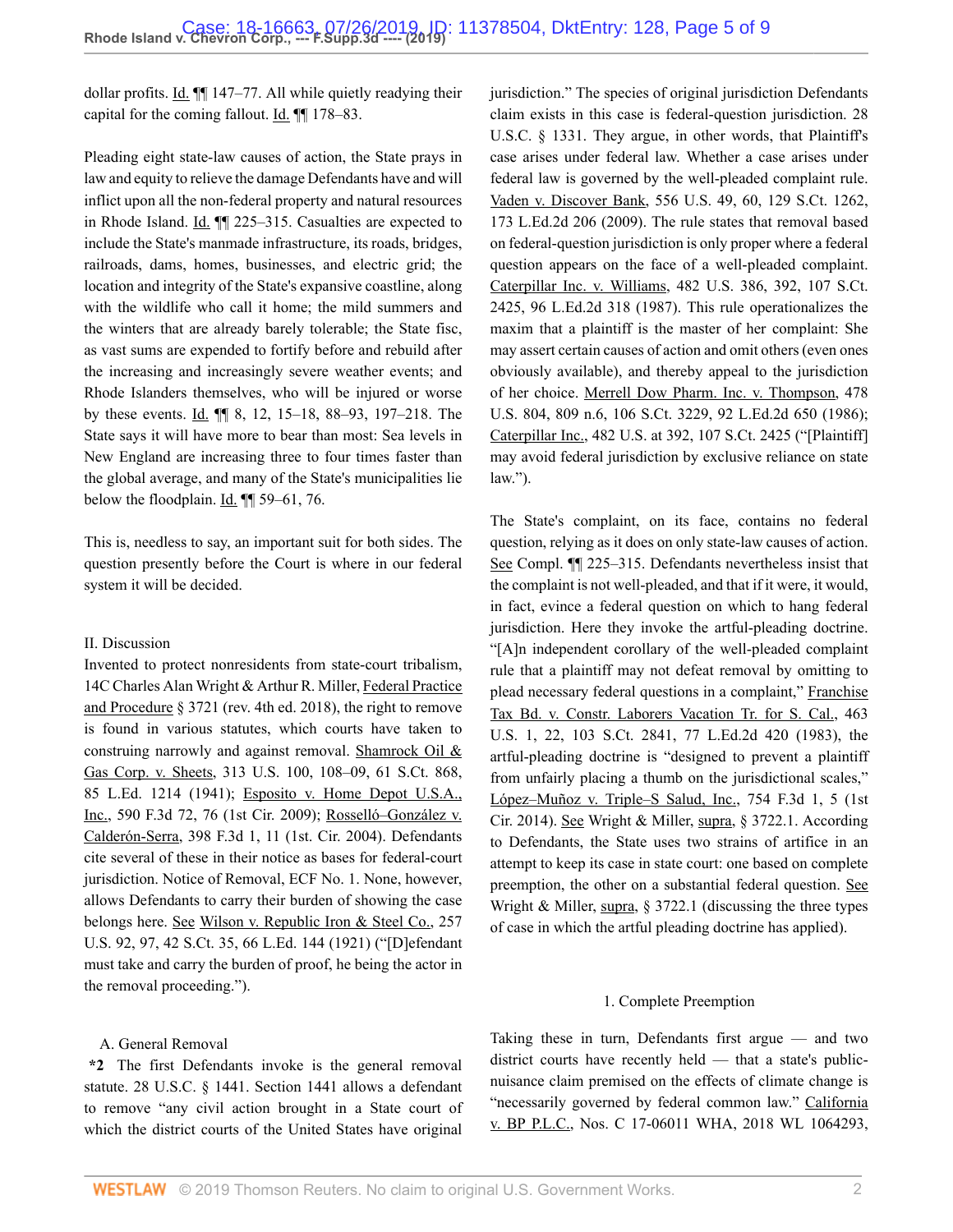[at \\*2 \(N.D. Cal. Feb. 27, 2018\)](http://www.westlaw.com/Link/Document/FullText?findType=Y&serNum=2043900803&pubNum=0000999&originatingDoc=If1c91c40acc311e981b9f3f7c11376fd&refType=RP&originationContext=document&vr=3.0&rs=cblt1.0&transitionType=DocumentItem&contextData=(sc.Search)); accord [City of New York](http://www.westlaw.com/Link/Document/FullText?findType=Y&serNum=2045062370&pubNum=0007903&originatingDoc=If1c91c40acc311e981b9f3f7c11376fd&refType=RP&fi=co_pp_sp_7903_471&originationContext=document&vr=3.0&rs=cblt1.0&transitionType=DocumentItem&contextData=(sc.Search)#co_pp_sp_7903_471) [v. BP P.L.C., 325 F. Supp. 3d 466, 471–72 \(S.D.N.Y. 2018\)](http://www.westlaw.com/Link/Document/FullText?findType=Y&serNum=2045062370&pubNum=0007903&originatingDoc=If1c91c40acc311e981b9f3f7c11376fd&refType=RP&fi=co_pp_sp_7903_471&originationContext=document&vr=3.0&rs=cblt1.0&transitionType=DocumentItem&contextData=(sc.Search)#co_pp_sp_7903_471). Defendants, in essence, want the Court to peek beneath the purported state-law façade of the State's public-nuisance claim, see the claim for what it would need to be to have a chance at viability, and convert it to that (i.e., into a claim based on federal common law) for purposes of the present jurisdictional analysis. The problem for Defendants is that there is nothing in the artful-pleading doctrine that sanctions this particular transformation.

The closest the doctrine gets to doing so is called complete preemption. Compare Defs.' Opp'n to Pl.'s Mot. to Remand 9, ECF No. 87 ("[T]he Complaint pleads claims that arise, if at all, under federal common law ....") and id. at 19 ("[Plaintiff's claims] are necessarily governed by federal common law."), with [Franchise Tax Bd., 463 U.S. at 24,](http://www.westlaw.com/Link/Document/FullText?findType=Y&serNum=1983129660&pubNum=0000780&originatingDoc=If1c91c40acc311e981b9f3f7c11376fd&refType=RP&fi=co_pp_sp_780_24&originationContext=document&vr=3.0&rs=cblt1.0&transitionType=DocumentItem&contextData=(sc.Search)#co_pp_sp_780_24) [103 S.Ct. 2841](http://www.westlaw.com/Link/Document/FullText?findType=Y&serNum=1983129660&pubNum=0000780&originatingDoc=If1c91c40acc311e981b9f3f7c11376fd&refType=RP&fi=co_pp_sp_780_24&originationContext=document&vr=3.0&rs=cblt1.0&transitionType=DocumentItem&contextData=(sc.Search)#co_pp_sp_780_24) ("[I]f a federal cause of action completely preempts a state cause of action any complaint that comes within the scope of the federal cause of action necessarily 'arises under' federal law."); see also [Mayor of Balt. v.](http://www.westlaw.com/Link/Document/FullText?findType=Y&serNum=2048466347&pubNum=0000999&originatingDoc=If1c91c40acc311e981b9f3f7c11376fd&refType=RP&originationContext=document&vr=3.0&rs=cblt1.0&transitionType=DocumentItem&contextData=(sc.Search)) [BP P.L.C., Civil Action No. ELH-18-2357, ––– F.Supp.3d](http://www.westlaw.com/Link/Document/FullText?findType=Y&serNum=2048466347&pubNum=0000999&originatingDoc=If1c91c40acc311e981b9f3f7c11376fd&refType=RP&originationContext=document&vr=3.0&rs=cblt1.0&transitionType=DocumentItem&contextData=(sc.Search)) [––––, ––––, 2019 WL 2436848, at \\*6–7 \(D. Md. June](http://www.westlaw.com/Link/Document/FullText?findType=Y&serNum=2048466347&pubNum=0000999&originatingDoc=If1c91c40acc311e981b9f3f7c11376fd&refType=RP&originationContext=document&vr=3.0&rs=cblt1.0&transitionType=DocumentItem&contextData=(sc.Search)) [20, 2019\).](http://www.westlaw.com/Link/Document/FullText?findType=Y&serNum=2048466347&pubNum=0000999&originatingDoc=If1c91c40acc311e981b9f3f7c11376fd&refType=RP&originationContext=document&vr=3.0&rs=cblt1.0&transitionType=DocumentItem&contextData=(sc.Search)) Complete preemption is different from ordinary preemption, which is a defense and therefore does not provide a basis for removal, "even if the defense is anticipated in the plaintiff's complaint, and even if both parties admit that the defense is the only question truly at issue in the case." [Franchise Tax Bd., 463 U.S. at 14, 24, 103 S.Ct. 2841](http://www.westlaw.com/Link/Document/FullText?findType=Y&serNum=1983129660&pubNum=0000780&originatingDoc=If1c91c40acc311e981b9f3f7c11376fd&refType=RP&fi=co_pp_sp_780_14&originationContext=document&vr=3.0&rs=cblt1.0&transitionType=DocumentItem&contextData=(sc.Search)#co_pp_sp_780_14).<sup>[2](#page-8-1)</sup> It is a difference of kind, moreover, not degree: complete preemption is jurisdictional. [López–Muñoz, 754 F.3d at 5](http://www.westlaw.com/Link/Document/FullText?findType=Y&serNum=2033357589&pubNum=0000506&originatingDoc=If1c91c40acc311e981b9f3f7c11376fd&refType=RP&fi=co_pp_sp_506_5&originationContext=document&vr=3.0&rs=cblt1.0&transitionType=DocumentItem&contextData=(sc.Search)#co_pp_sp_506_5); [Lehmann v. Brown, 230 F.3d 916, 919–920 \(7th Cir. 2000\)](http://www.westlaw.com/Link/Document/FullText?findType=Y&serNum=2000570848&pubNum=0000506&originatingDoc=If1c91c40acc311e981b9f3f7c11376fd&refType=RP&fi=co_pp_sp_506_919&originationContext=document&vr=3.0&rs=cblt1.0&transitionType=DocumentItem&contextData=(sc.Search)#co_pp_sp_506_919); [Wright & Miller, supra, § 3722.2.](http://www.westlaw.com/Link/Document/FullText?findType=Y&serNum=0346839798&pubNum=0102228&originatingDoc=If1c91c40acc311e981b9f3f7c11376fd&refType=TS&originationContext=document&vr=3.0&rs=cblt1.0&transitionType=DocumentItem&contextData=(sc.Search)) When a state-law cause of action is completely preempted, it "transmogrifies" into, [Lawless v. Steward Health Care Sys., LLC, 894 F.3d 9, 17–18](http://www.westlaw.com/Link/Document/FullText?findType=Y&serNum=2044804810&pubNum=0000506&originatingDoc=If1c91c40acc311e981b9f3f7c11376fd&refType=RP&fi=co_pp_sp_506_17&originationContext=document&vr=3.0&rs=cblt1.0&transitionType=DocumentItem&contextData=(sc.Search)#co_pp_sp_506_17) [\(1st Cir. 2018\),](http://www.westlaw.com/Link/Document/FullText?findType=Y&serNum=2044804810&pubNum=0000506&originatingDoc=If1c91c40acc311e981b9f3f7c11376fd&refType=RP&fi=co_pp_sp_506_17&originationContext=document&vr=3.0&rs=cblt1.0&transitionType=DocumentItem&contextData=(sc.Search)#co_pp_sp_506_17) or less dramatically, "is considered, from its inception, a federal claim, and therefore arises under federal law," [Caterpillar Inc., 482 U.S. at 393, 107 S.Ct. 2425.](http://www.westlaw.com/Link/Document/FullText?findType=Y&serNum=1987071665&pubNum=0000780&originatingDoc=If1c91c40acc311e981b9f3f7c11376fd&refType=RP&fi=co_pp_sp_780_393&originationContext=document&vr=3.0&rs=cblt1.0&transitionType=DocumentItem&contextData=(sc.Search)#co_pp_sp_780_393) The claim is then removable pursuant to [Section 1441](http://www.westlaw.com/Link/Document/FullText?findType=L&pubNum=1000546&cite=28USCAS1441&originatingDoc=If1c91c40acc311e981b9f3f7c11376fd&refType=LQ&originationContext=document&vr=3.0&rs=cblt1.0&transitionType=DocumentItem&contextData=(sc.Search)). [Beneficial](http://www.westlaw.com/Link/Document/FullText?findType=Y&serNum=2003391166&pubNum=0000780&originatingDoc=If1c91c40acc311e981b9f3f7c11376fd&refType=RP&fi=co_pp_sp_780_8&originationContext=document&vr=3.0&rs=cblt1.0&transitionType=DocumentItem&contextData=(sc.Search)#co_pp_sp_780_8) [Nat'l Bank v. Anderson, 539 U.S. 1, 8, 123 S.Ct. 2058, 156](http://www.westlaw.com/Link/Document/FullText?findType=Y&serNum=2003391166&pubNum=0000780&originatingDoc=If1c91c40acc311e981b9f3f7c11376fd&refType=RP&fi=co_pp_sp_780_8&originationContext=document&vr=3.0&rs=cblt1.0&transitionType=DocumentItem&contextData=(sc.Search)#co_pp_sp_780_8) [L.Ed.2d 1 \(2003\).](http://www.westlaw.com/Link/Document/FullText?findType=Y&serNum=2003391166&pubNum=0000780&originatingDoc=If1c91c40acc311e981b9f3f7c11376fd&refType=RP&fi=co_pp_sp_780_8&originationContext=document&vr=3.0&rs=cblt1.0&transitionType=DocumentItem&contextData=(sc.Search)#co_pp_sp_780_8)

**\*3** Congress, not the federal courts, initiates this "extreme and unusual" mechanism. [Fayard v. Ne. Vehicle Servs., LLC,](http://www.westlaw.com/Link/Document/FullText?findType=Y&serNum=2016513795&pubNum=0000506&originatingDoc=If1c91c40acc311e981b9f3f7c11376fd&refType=RP&fi=co_pp_sp_506_47&originationContext=document&vr=3.0&rs=cblt1.0&transitionType=DocumentItem&contextData=(sc.Search)#co_pp_sp_506_47) [533 F.3d 42, 47–49 \(1st Cir. 2008\);](http://www.westlaw.com/Link/Document/FullText?findType=Y&serNum=2016513795&pubNum=0000506&originatingDoc=If1c91c40acc311e981b9f3f7c11376fd&refType=RP&fi=co_pp_sp_506_47&originationContext=document&vr=3.0&rs=cblt1.0&transitionType=DocumentItem&contextData=(sc.Search)#co_pp_sp_506_47) see, e.g., [Beneficial Nat'l](http://www.westlaw.com/Link/Document/FullText?findType=Y&serNum=2003391166&pubNum=0000780&originatingDoc=If1c91c40acc311e981b9f3f7c11376fd&refType=RP&fi=co_pp_sp_780_8&originationContext=document&vr=3.0&rs=cblt1.0&transitionType=DocumentItem&contextData=(sc.Search)#co_pp_sp_780_8) [Bank, 539 U.S. at 8, 123 S.Ct. 2058](http://www.westlaw.com/Link/Document/FullText?findType=Y&serNum=2003391166&pubNum=0000780&originatingDoc=If1c91c40acc311e981b9f3f7c11376fd&refType=RP&fi=co_pp_sp_780_8&originationContext=document&vr=3.0&rs=cblt1.0&transitionType=DocumentItem&contextData=(sc.Search)#co_pp_sp_780_8) ("[W]here this Court has found complete pre-emption ... the federal statutes at issue provided the exclusive cause of action for the claim asserted and also set forth procedures and remedies governing that cause of action." (emphasis added)); [Caterpillar Inc.,](http://www.westlaw.com/Link/Document/FullText?findType=Y&serNum=1987071665&pubNum=0000780&originatingDoc=If1c91c40acc311e981b9f3f7c11376fd&refType=RP&fi=co_pp_sp_780_393&originationContext=document&vr=3.0&rs=cblt1.0&transitionType=DocumentItem&contextData=(sc.Search)#co_pp_sp_780_393) [482 U.S. at 393, 107 S.Ct. 2425](http://www.westlaw.com/Link/Document/FullText?findType=Y&serNum=1987071665&pubNum=0000780&originatingDoc=If1c91c40acc311e981b9f3f7c11376fd&refType=RP&fi=co_pp_sp_780_393&originationContext=document&vr=3.0&rs=cblt1.0&transitionType=DocumentItem&contextData=(sc.Search)#co_pp_sp_780_393) ("On occasion, the Court has concluded that the pre-emptive force of a statute is so extraordinary that it converts an ordinary state common-law complaint into one stating a federal claim for purposes of the well-pleaded complaint rule." (quotation marks omitted) (emphasis added)); [Metro. Life Ins. Co. v. Taylor, 481 U.S.](http://www.westlaw.com/Link/Document/FullText?findType=Y&serNum=1987042951&pubNum=0000780&originatingDoc=If1c91c40acc311e981b9f3f7c11376fd&refType=RP&fi=co_pp_sp_780_63&originationContext=document&vr=3.0&rs=cblt1.0&transitionType=DocumentItem&contextData=(sc.Search)#co_pp_sp_780_63) [58, 63–64, 107 S.Ct. 1542, 95 L.Ed.2d 55 \(1987\)](http://www.westlaw.com/Link/Document/FullText?findType=Y&serNum=1987042951&pubNum=0000780&originatingDoc=If1c91c40acc311e981b9f3f7c11376fd&refType=RP&fi=co_pp_sp_780_63&originationContext=document&vr=3.0&rs=cblt1.0&transitionType=DocumentItem&contextData=(sc.Search)#co_pp_sp_780_63) ("Congress may so completely pre-empt a particular area that any civil complaint raising this select group of claims is necessarily federal in character." (emphasis added)); [López–Muñoz, 754](http://www.westlaw.com/Link/Document/FullText?findType=Y&serNum=2033357589&pubNum=0000506&originatingDoc=If1c91c40acc311e981b9f3f7c11376fd&refType=RP&fi=co_pp_sp_506_5&originationContext=document&vr=3.0&rs=cblt1.0&transitionType=DocumentItem&contextData=(sc.Search)#co_pp_sp_506_5) [F.3d at 5](http://www.westlaw.com/Link/Document/FullText?findType=Y&serNum=2033357589&pubNum=0000506&originatingDoc=If1c91c40acc311e981b9f3f7c11376fd&refType=RP&fi=co_pp_sp_506_5&originationContext=document&vr=3.0&rs=cblt1.0&transitionType=DocumentItem&contextData=(sc.Search)#co_pp_sp_506_5) ("The linchpin of the complete preemption analysis is whether Congress intended that federal law provide the exclusive cause of action for the claims asserted by the plaintiff." (emphasis added)); [Fayard, 533 F.3d at 45](http://www.westlaw.com/Link/Document/FullText?findType=Y&serNum=2016513795&pubNum=0000506&originatingDoc=If1c91c40acc311e981b9f3f7c11376fd&refType=RP&fi=co_pp_sp_506_45&originationContext=document&vr=3.0&rs=cblt1.0&transitionType=DocumentItem&contextData=(sc.Search)#co_pp_sp_506_45) ("Complete preemption is a shorthand for the doctrine that in certain matters Congress so strongly intended an exclusive federal cause of action that what a plaintiff calls a state law claim is to be recharacterized as a federal claim." (first emphasis added)); [Marcus v. AT&T Corp., 138 F.3d 46, 55](http://www.westlaw.com/Link/Document/FullText?findType=Y&serNum=1998063277&pubNum=0000506&originatingDoc=If1c91c40acc311e981b9f3f7c11376fd&refType=RP&fi=co_pp_sp_506_55&originationContext=document&vr=3.0&rs=cblt1.0&transitionType=DocumentItem&contextData=(sc.Search)#co_pp_sp_506_55) [\(2d Cir. 1998\)](http://www.westlaw.com/Link/Document/FullText?findType=Y&serNum=1998063277&pubNum=0000506&originatingDoc=If1c91c40acc311e981b9f3f7c11376fd&refType=RP&fi=co_pp_sp_506_55&originationContext=document&vr=3.0&rs=cblt1.0&transitionType=DocumentItem&contextData=(sc.Search)#co_pp_sp_506_55) ("[T]here is no complete preemption without a clear statement to that effect from Congress." (emphasis added)); [Wright & Miller, supra, § 3722.2](http://www.westlaw.com/Link/Document/FullText?findType=Y&serNum=0346839798&pubNum=0102228&originatingDoc=If1c91c40acc311e981b9f3f7c11376fd&refType=TS&originationContext=document&vr=3.0&rs=cblt1.0&transitionType=DocumentItem&contextData=(sc.Search)) ("In concluding that a claim is completely preempted, a federal court finds that Congress desired not just to provide a federal defense to a state-law claim but also to replace the state-law claim with a federal law claim ...." (emphasis added)). Without a federal statute wielding — or authorizing the federal courts to wield — "extraordinary preemptive power," there can be no complete preemption. [Metro. Life Ins. Co., 481 U.S. at 65,](http://www.westlaw.com/Link/Document/FullText?findType=Y&serNum=1987042951&pubNum=0000708&originatingDoc=If1c91c40acc311e981b9f3f7c11376fd&refType=RP&fi=co_pp_sp_708_65&originationContext=document&vr=3.0&rs=cblt1.0&transitionType=DocumentItem&contextData=(sc.Search)#co_pp_sp_708_65) [107 S.Ct. 1542.](http://www.westlaw.com/Link/Document/FullText?findType=Y&serNum=1987042951&pubNum=0000708&originatingDoc=If1c91c40acc311e981b9f3f7c11376fd&refType=RP&fi=co_pp_sp_708_65&originationContext=document&vr=3.0&rs=cblt1.0&transitionType=DocumentItem&contextData=(sc.Search)#co_pp_sp_708_65)

<span id="page-5-0"></span>Defendants are right that transborder air and water disputes are one of the limited areas where federal common law survived [Erie R. Co. v. Tompkins, 304 U.S. 64, 78, 58 S.Ct.](http://www.westlaw.com/Link/Document/FullText?findType=Y&serNum=1938121079&pubNum=0000780&originatingDoc=If1c91c40acc311e981b9f3f7c11376fd&refType=RP&fi=co_pp_sp_780_78&originationContext=document&vr=3.0&rs=cblt1.0&transitionType=DocumentItem&contextData=(sc.Search)#co_pp_sp_780_78) [817, 82 L.Ed. 1188 \(1938\)](http://www.westlaw.com/Link/Document/FullText?findType=Y&serNum=1938121079&pubNum=0000780&originatingDoc=If1c91c40acc311e981b9f3f7c11376fd&refType=RP&fi=co_pp_sp_780_78&originationContext=document&vr=3.0&rs=cblt1.0&transitionType=DocumentItem&contextData=(sc.Search)#co_pp_sp_780_78). See, e.g., [Am. Elec. Power Co.](http://www.westlaw.com/Link/Document/FullText?findType=Y&serNum=2025520220&pubNum=0000780&originatingDoc=If1c91c40acc311e981b9f3f7c11376fd&refType=RP&fi=co_pp_sp_780_420&originationContext=document&vr=3.0&rs=cblt1.0&transitionType=DocumentItem&contextData=(sc.Search)#co_pp_sp_780_420) [v. Connecticut, 564 U.S. 410, 420–21, 131 S.Ct. 2527, 180](http://www.westlaw.com/Link/Document/FullText?findType=Y&serNum=2025520220&pubNum=0000780&originatingDoc=If1c91c40acc311e981b9f3f7c11376fd&refType=RP&fi=co_pp_sp_780_420&originationContext=document&vr=3.0&rs=cblt1.0&transitionType=DocumentItem&contextData=(sc.Search)#co_pp_sp_780_420) [L.Ed.2d 435 \(2011\)](http://www.westlaw.com/Link/Document/FullText?findType=Y&serNum=2025520220&pubNum=0000780&originatingDoc=If1c91c40acc311e981b9f3f7c11376fd&refType=RP&fi=co_pp_sp_780_420&originationContext=document&vr=3.0&rs=cblt1.0&transitionType=DocumentItem&contextData=(sc.Search)#co_pp_sp_780_420); [Illinois v. City of Milwaukee, 406 U.S.](http://www.westlaw.com/Link/Document/FullText?findType=Y&serNum=1972127108&pubNum=0000780&originatingDoc=If1c91c40acc311e981b9f3f7c11376fd&refType=RP&fi=co_pp_sp_780_103&originationContext=document&vr=3.0&rs=cblt1.0&transitionType=DocumentItem&contextData=(sc.Search)#co_pp_sp_780_103) [91, 103, 92 S.Ct. 1385, 31 L.Ed.2d 712 \(1972\)](http://www.westlaw.com/Link/Document/FullText?findType=Y&serNum=1972127108&pubNum=0000780&originatingDoc=If1c91c40acc311e981b9f3f7c11376fd&refType=RP&fi=co_pp_sp_780_103&originationContext=document&vr=3.0&rs=cblt1.0&transitionType=DocumentItem&contextData=(sc.Search)#co_pp_sp_780_103) ("When we deal with air and water in their ambient or interstate aspects, there is a federal common law."). At least some of it, though, has been displaced by the Clean Air Act ("CAA"). See [Am. Elec. Power Co., 564 U.S. at 424, 131 S.Ct. 2527](http://www.westlaw.com/Link/Document/FullText?findType=Y&serNum=2025520220&pubNum=0000780&originatingDoc=If1c91c40acc311e981b9f3f7c11376fd&refType=RP&fi=co_pp_sp_780_424&originationContext=document&vr=3.0&rs=cblt1.0&transitionType=DocumentItem&contextData=(sc.Search)#co_pp_sp_780_424) (holding that "the Clean Air Act and the EPA actions it authorizes displace any federal common law right to seek abatement of carbon-dioxide emissions from fossil-fuel fired power plants"); [Native Village of Kivalina v. ExxonMobil](http://www.westlaw.com/Link/Document/FullText?findType=Y&serNum=2028670216&pubNum=0000506&originatingDoc=If1c91c40acc311e981b9f3f7c11376fd&refType=RP&fi=co_pp_sp_506_856&originationContext=document&vr=3.0&rs=cblt1.0&transitionType=DocumentItem&contextData=(sc.Search)#co_pp_sp_506_856) [Corp., 696 F.3d 849, 856–58 \(9th Cir. 2012\)](http://www.westlaw.com/Link/Document/FullText?findType=Y&serNum=2028670216&pubNum=0000506&originatingDoc=If1c91c40acc311e981b9f3f7c11376fd&refType=RP&fi=co_pp_sp_506_856&originationContext=document&vr=3.0&rs=cblt1.0&transitionType=DocumentItem&contextData=(sc.Search)#co_pp_sp_506_856). But whether displaced or not, environmental federal common law does not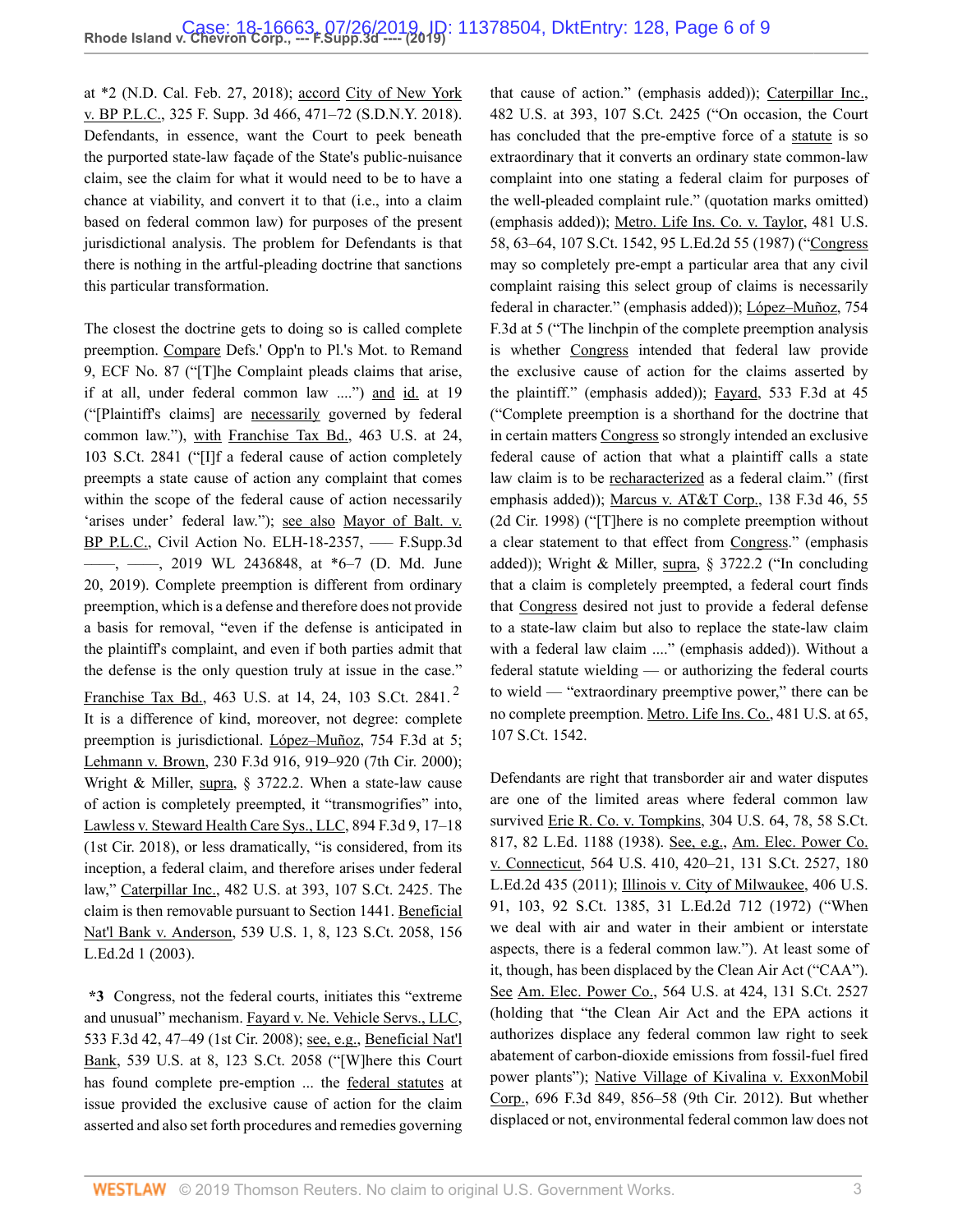— absent congressional say-so — completely preempt the State's public-nuisance claim, and therefore provides no basis for removal. Cf. [Marcus, 138 F.3d at 54](http://www.westlaw.com/Link/Document/FullText?findType=Y&serNum=1998063277&pubNum=0000506&originatingDoc=If1c91c40acc311e981b9f3f7c11376fd&refType=RP&fi=co_pp_sp_506_54&originationContext=document&vr=3.0&rs=cblt1.0&transitionType=DocumentItem&contextData=(sc.Search)#co_pp_sp_506_54) ("After [Metropolitan](http://www.westlaw.com/Link/Document/FullText?findType=Y&serNum=1987042951&originatingDoc=If1c91c40acc311e981b9f3f7c11376fd&refType=RP&originationContext=document&vr=3.0&rs=cblt1.0&transitionType=DocumentItem&contextData=(sc.Search)) [Life,](http://www.westlaw.com/Link/Document/FullText?findType=Y&serNum=1987042951&originatingDoc=If1c91c40acc311e981b9f3f7c11376fd&refType=RP&originationContext=document&vr=3.0&rs=cblt1.0&transitionType=DocumentItem&contextData=(sc.Search)) it would be disingenuous to maintain that, while the [Federal Communications Act of 1934] does not preempt state law claims directly, it manages to do so indirectly under the guise of federal common law.").

With respect to the CAA, Defendants argue it too completely preempts the State's claims. The statutes that have been found to completely preempt state-law causes of action — the Employee Retirement Income Security Act, for example, see [Metro. Life Ins. Co., 481 U.S. at 67, 107 S.Ct. 1542](http://www.westlaw.com/Link/Document/FullText?findType=Y&serNum=1987042951&pubNum=0000708&originatingDoc=If1c91c40acc311e981b9f3f7c11376fd&refType=RP&fi=co_pp_sp_708_67&originationContext=document&vr=3.0&rs=cblt1.0&transitionType=DocumentItem&contextData=(sc.Search)#co_pp_sp_708_67) — all do two things: They "provide[ ] the exclusive cause of action for the claim asserted and also set forth procedures and remedies governing that cause of action." [Beneficial Nat'l Bank, 539](http://www.westlaw.com/Link/Document/FullText?findType=Y&serNum=2003391166&pubNum=0000780&originatingDoc=If1c91c40acc311e981b9f3f7c11376fd&refType=RP&fi=co_pp_sp_780_8&originationContext=document&vr=3.0&rs=cblt1.0&transitionType=DocumentItem&contextData=(sc.Search)#co_pp_sp_780_8) [U.S. at 8, 123 S.Ct. 2058;](http://www.westlaw.com/Link/Document/FullText?findType=Y&serNum=2003391166&pubNum=0000780&originatingDoc=If1c91c40acc311e981b9f3f7c11376fd&refType=RP&fi=co_pp_sp_780_8&originationContext=document&vr=3.0&rs=cblt1.0&transitionType=DocumentItem&contextData=(sc.Search)#co_pp_sp_780_8) [Fayard, 533 F.3d at 47](http://www.westlaw.com/Link/Document/FullText?findType=Y&serNum=2016513795&pubNum=0000506&originatingDoc=If1c91c40acc311e981b9f3f7c11376fd&refType=RP&fi=co_pp_sp_506_47&originationContext=document&vr=3.0&rs=cblt1.0&transitionType=DocumentItem&contextData=(sc.Search)#co_pp_sp_506_47) ("For complete preemption, the critical question is whether federal law provides an exclusive substitute federal cause of action that a federal court (or possibly a federal agency) can employ for the kind of claim or wrong at issue."). Defendants fail to point to where in the CAA this happens. As far as the Court can tell, the CAA authorizes nothing like the State's claims, much less to the exclusion of those sounding in state law. In fact, the CAA itself says that controlling air pollution "is the primary responsibility of States and local governments." [42 U.S.C. § 7401\(a\)\(3\);](http://www.westlaw.com/Link/Document/FullText?findType=L&pubNum=1000546&cite=42USCAS7401&originatingDoc=If1c91c40acc311e981b9f3f7c11376fd&refType=RB&originationContext=document&vr=3.0&rs=cblt1.0&transitionType=DocumentItem&contextData=(sc.Search)#co_pp_28cc0000ccca6) see [Am. Elec. Power Co., 564](http://www.westlaw.com/Link/Document/FullText?findType=Y&serNum=2025520220&pubNum=0000780&originatingDoc=If1c91c40acc311e981b9f3f7c11376fd&refType=RP&fi=co_pp_sp_780_428&originationContext=document&vr=3.0&rs=cblt1.0&transitionType=DocumentItem&contextData=(sc.Search)#co_pp_sp_780_428) [U.S. at 428, 131 S.Ct. 2527](http://www.westlaw.com/Link/Document/FullText?findType=Y&serNum=2025520220&pubNum=0000780&originatingDoc=If1c91c40acc311e981b9f3f7c11376fd&refType=RP&fi=co_pp_sp_780_428&originationContext=document&vr=3.0&rs=cblt1.0&transitionType=DocumentItem&contextData=(sc.Search)#co_pp_sp_780_428) ("The Act envisions extensive cooperation between federal and state authorities ...."); [EPA](http://www.westlaw.com/Link/Document/FullText?findType=Y&serNum=2033282217&pubNum=0000780&originatingDoc=If1c91c40acc311e981b9f3f7c11376fd&refType=RP&fi=co_pp_sp_780_537&originationContext=document&vr=3.0&rs=cblt1.0&transitionType=DocumentItem&contextData=(sc.Search)#co_pp_sp_780_537) [v. EME Homer City Generation, L.P., 572 U.S. 489, 537, 134](http://www.westlaw.com/Link/Document/FullText?findType=Y&serNum=2033282217&pubNum=0000780&originatingDoc=If1c91c40acc311e981b9f3f7c11376fd&refType=RP&fi=co_pp_sp_780_537&originationContext=document&vr=3.0&rs=cblt1.0&transitionType=DocumentItem&contextData=(sc.Search)#co_pp_sp_780_537) [S.Ct. 1584, 188 L.Ed.2d 775 \(2014\)](http://www.westlaw.com/Link/Document/FullText?findType=Y&serNum=2033282217&pubNum=0000780&originatingDoc=If1c91c40acc311e981b9f3f7c11376fd&refType=RP&fi=co_pp_sp_780_537&originationContext=document&vr=3.0&rs=cblt1.0&transitionType=DocumentItem&contextData=(sc.Search)#co_pp_sp_780_537) (Scalia, J., dissenting) ("Down to its very core, the Clean Air Act sets forth a federalism-focused regulatory strategy.").

**\*4** Furthermore, in its section providing for citizen suits, the CAA saves "any right which any person (or class of persons) may have under any statute or common law to seek enforcement of any emission standard or limitation or to seek any other relief." [42 U.S.C. § 7604\(e\)](http://www.westlaw.com/Link/Document/FullText?findType=L&pubNum=1000546&cite=42USCAS7604&originatingDoc=If1c91c40acc311e981b9f3f7c11376fd&refType=RB&originationContext=document&vr=3.0&rs=cblt1.0&transitionType=DocumentItem&contextData=(sc.Search)#co_pp_7fdd00001ca15). One circuit court has taken this language as an indication that "Congress did not wish to abolish state control" over remediating air pollution. [Her Majesty the Queen in Right v. City of Detroit, 874 F.2d](http://www.westlaw.com/Link/Document/FullText?findType=Y&serNum=1989065176&pubNum=0000350&originatingDoc=If1c91c40acc311e981b9f3f7c11376fd&refType=RP&fi=co_pp_sp_350_343&originationContext=document&vr=3.0&rs=cblt1.0&transitionType=DocumentItem&contextData=(sc.Search)#co_pp_sp_350_343) [332, 343 \(6th Cir. 1989\)](http://www.westlaw.com/Link/Document/FullText?findType=Y&serNum=1989065176&pubNum=0000350&originatingDoc=If1c91c40acc311e981b9f3f7c11376fd&refType=RP&fi=co_pp_sp_350_343&originationContext=document&vr=3.0&rs=cblt1.0&transitionType=DocumentItem&contextData=(sc.Search)#co_pp_sp_350_343); see also [Am. Fuel & Petrochemical](http://www.westlaw.com/Link/Document/FullText?findType=Y&serNum=2045448627&pubNum=0000506&originatingDoc=If1c91c40acc311e981b9f3f7c11376fd&refType=RP&originationContext=document&vr=3.0&rs=cblt1.0&transitionType=DocumentItem&contextData=(sc.Search)) [Mfrs. v. O'Keeffe, 903 F.3d 903 \(9th Cir. 2018\)](http://www.westlaw.com/Link/Document/FullText?findType=Y&serNum=2045448627&pubNum=0000506&originatingDoc=If1c91c40acc311e981b9f3f7c11376fd&refType=RP&originationContext=document&vr=3.0&rs=cblt1.0&transitionType=DocumentItem&contextData=(sc.Search)) ("Air pollution prevention falls under the broad police powers of the states, which include the power to protect the health of citizens in the state." (quotation marks omitted)). Elsewhere, the Act protects "the right of any State or political subdivision thereof to adopt or enforce (1) any standard or limitation respecting

emissions of air pollutants or (2) any requirement respecting control or abatement of air pollution ...." [42 U.S.C. § 7416.](http://www.westlaw.com/Link/Document/FullText?findType=L&pubNum=1000546&cite=42USCAS7416&originatingDoc=If1c91c40acc311e981b9f3f7c11376fd&refType=LQ&originationContext=document&vr=3.0&rs=cblt1.0&transitionType=DocumentItem&contextData=(sc.Search)) A statute that goes so far out of its way to preserve state prerogatives cannot be said to be an expression of Congress's "extraordinary pre-emptive power" to convert state-law into federal-law claims. [Metro. Life Ins. Co., 481 U.S. at 65, 107](http://www.westlaw.com/Link/Document/FullText?findType=Y&serNum=1987042951&pubNum=0000708&originatingDoc=If1c91c40acc311e981b9f3f7c11376fd&refType=RP&fi=co_pp_sp_708_65&originationContext=document&vr=3.0&rs=cblt1.0&transitionType=DocumentItem&contextData=(sc.Search)#co_pp_sp_708_65) [S.Ct. 1542](http://www.westlaw.com/Link/Document/FullText?findType=Y&serNum=1987042951&pubNum=0000708&originatingDoc=If1c91c40acc311e981b9f3f7c11376fd&refType=RP&fi=co_pp_sp_708_65&originationContext=document&vr=3.0&rs=cblt1.0&transitionType=DocumentItem&contextData=(sc.Search)#co_pp_sp_708_65). No court has so held, and neither will this one.<sup>[3](#page-8-2)</sup>

#### <span id="page-6-0"></span>2. Grable Jurisdiction

There is, as mentioned above, a second brand of artful pleading of which Defendants accuse the State. They aver the State has hid within their state-law claims a "federal issue, actually disputed and substantial, which a federal forum may entertain without disturbing any congressionally approved balance of federal and state judicial responsibilities." [Grable](http://www.westlaw.com/Link/Document/FullText?findType=Y&serNum=2006791874&pubNum=0000780&originatingDoc=If1c91c40acc311e981b9f3f7c11376fd&refType=RP&fi=co_pp_sp_780_314&originationContext=document&vr=3.0&rs=cblt1.0&transitionType=DocumentItem&contextData=(sc.Search)#co_pp_sp_780_314) [& Sons Metal Prods., Inc. v. Darue Eng'g & Mfg., 545](http://www.westlaw.com/Link/Document/FullText?findType=Y&serNum=2006791874&pubNum=0000780&originatingDoc=If1c91c40acc311e981b9f3f7c11376fd&refType=RP&fi=co_pp_sp_780_314&originationContext=document&vr=3.0&rs=cblt1.0&transitionType=DocumentItem&contextData=(sc.Search)#co_pp_sp_780_314) [U.S. 308, 314, 125 S.Ct. 2363, 162 L.Ed.2d 257 \(2005\)](http://www.westlaw.com/Link/Document/FullText?findType=Y&serNum=2006791874&pubNum=0000780&originatingDoc=If1c91c40acc311e981b9f3f7c11376fd&refType=RP&fi=co_pp_sp_780_314&originationContext=document&vr=3.0&rs=cblt1.0&transitionType=DocumentItem&contextData=(sc.Search)#co_pp_sp_780_314). If complete preemption is a state-law cloche covering a federallaw dish, Grable jurisdiction is a state-law recipe requiring a federal-law ingredient. Although the latter, like the former, is rare. See [Empire Healthchoice Assurance, Inc. v. McVeigh,](http://www.westlaw.com/Link/Document/FullText?findType=Y&serNum=2009354631&pubNum=0000780&originatingDoc=If1c91c40acc311e981b9f3f7c11376fd&refType=RP&fi=co_pp_sp_780_699&originationContext=document&vr=3.0&rs=cblt1.0&transitionType=DocumentItem&contextData=(sc.Search)#co_pp_sp_780_699) [547 U.S. 677, 699, 126 S.Ct. 2121, 165 L.Ed.2d 131 \(2006\)](http://www.westlaw.com/Link/Document/FullText?findType=Y&serNum=2009354631&pubNum=0000780&originatingDoc=If1c91c40acc311e981b9f3f7c11376fd&refType=RP&fi=co_pp_sp_780_699&originationContext=document&vr=3.0&rs=cblt1.0&transitionType=DocumentItem&contextData=(sc.Search)#co_pp_sp_780_699) (describing Grable jurisdiction as lying in a "special and small category" of cases). And it too does not exist here, because Defendants have not located "a right or immunity created by the Constitution or laws of the United States" that is "an element and an essential one, of the [State]'s cause[s] of action." [Gully v. First Nat. Bank in Meridian, 299 U.S. 109,](http://www.westlaw.com/Link/Document/FullText?findType=Y&serNum=1936122410&pubNum=0000780&originatingDoc=If1c91c40acc311e981b9f3f7c11376fd&refType=RP&fi=co_pp_sp_780_112&originationContext=document&vr=3.0&rs=cblt1.0&transitionType=DocumentItem&contextData=(sc.Search)#co_pp_sp_780_112) [112, 57 S.Ct. 96, 81 L.Ed. 70 \(1936\).](http://www.westlaw.com/Link/Document/FullText?findType=Y&serNum=1936122410&pubNum=0000780&originatingDoc=If1c91c40acc311e981b9f3f7c11376fd&refType=RP&fi=co_pp_sp_780_112&originationContext=document&vr=3.0&rs=cblt1.0&transitionType=DocumentItem&contextData=(sc.Search)#co_pp_sp_780_112)

The State's are thoroughly state-law claims. Compl ¶¶ 225– 315. The rights, duties, and rules of decision implicated by the complaint are all supplied by state law, without reference to anything federal. See id. Defendants' best cases are all distinguishable on this point. See [Gunn v. Minton, 568 U.S.](http://www.westlaw.com/Link/Document/FullText?findType=Y&serNum=2029898029&pubNum=0000780&originatingDoc=If1c91c40acc311e981b9f3f7c11376fd&refType=RP&fi=co_pp_sp_780_259&originationContext=document&vr=3.0&rs=cblt1.0&transitionType=DocumentItem&contextData=(sc.Search)#co_pp_sp_780_259) [251, 259, 133 S.Ct. 1059, 185 L.Ed.2d 72 \(2013\)](http://www.westlaw.com/Link/Document/FullText?findType=Y&serNum=2029898029&pubNum=0000780&originatingDoc=If1c91c40acc311e981b9f3f7c11376fd&refType=RP&fi=co_pp_sp_780_259&originationContext=document&vr=3.0&rs=cblt1.0&transitionType=DocumentItem&contextData=(sc.Search)#co_pp_sp_780_259) (finding [Grable](http://www.westlaw.com/Link/Document/FullText?findType=Y&serNum=2006791874&originatingDoc=If1c91c40acc311e981b9f3f7c11376fd&refType=RP&originationContext=document&vr=3.0&rs=cblt1.0&transitionType=DocumentItem&contextData=(sc.Search)) jurisdiction lies where "[t]o prevail on his legal malpractice claim ... [plaintiff] must show that he would have prevailed in his federal patent infringement case ... [which] will necessarily require application of patent law to the facts of [his] case"); [Grable, 545 U.S. at 314–15,](http://www.westlaw.com/Link/Document/FullText?findType=Y&serNum=2006791874&pubNum=0000780&originatingDoc=If1c91c40acc311e981b9f3f7c11376fd&refType=RP&fi=co_pp_sp_780_314&originationContext=document&vr=3.0&rs=cblt1.0&transitionType=DocumentItem&contextData=(sc.Search)#co_pp_sp_780_314) [125 S.Ct. 2363](http://www.westlaw.com/Link/Document/FullText?findType=Y&serNum=2006791874&pubNum=0000780&originatingDoc=If1c91c40acc311e981b9f3f7c11376fd&refType=RP&fi=co_pp_sp_780_314&originationContext=document&vr=3.0&rs=cblt1.0&transitionType=DocumentItem&contextData=(sc.Search)#co_pp_sp_780_314) (same where plaintiff "premised its superior title claim on a failure by the IRS to give it adequate notice, as defined by federal law"); [Bd. of Comm'rs v.](http://www.westlaw.com/Link/Document/FullText?findType=Y&serNum=2041166903&pubNum=0000506&originatingDoc=If1c91c40acc311e981b9f3f7c11376fd&refType=RP&fi=co_pp_sp_506_722&originationContext=document&vr=3.0&rs=cblt1.0&transitionType=DocumentItem&contextData=(sc.Search)#co_pp_sp_506_722) [Tenn. Gas Pipeline Co., 850 F.3d 714, 722 \(5th Cir. 2017\)](http://www.westlaw.com/Link/Document/FullText?findType=Y&serNum=2041166903&pubNum=0000506&originatingDoc=If1c91c40acc311e981b9f3f7c11376fd&refType=RP&fi=co_pp_sp_506_722&originationContext=document&vr=3.0&rs=cblt1.0&transitionType=DocumentItem&contextData=(sc.Search)#co_pp_sp_506_722) (same where "[plaintiff's] complaint draws on federal law as the exclusive basis for holding [d]efendants liable for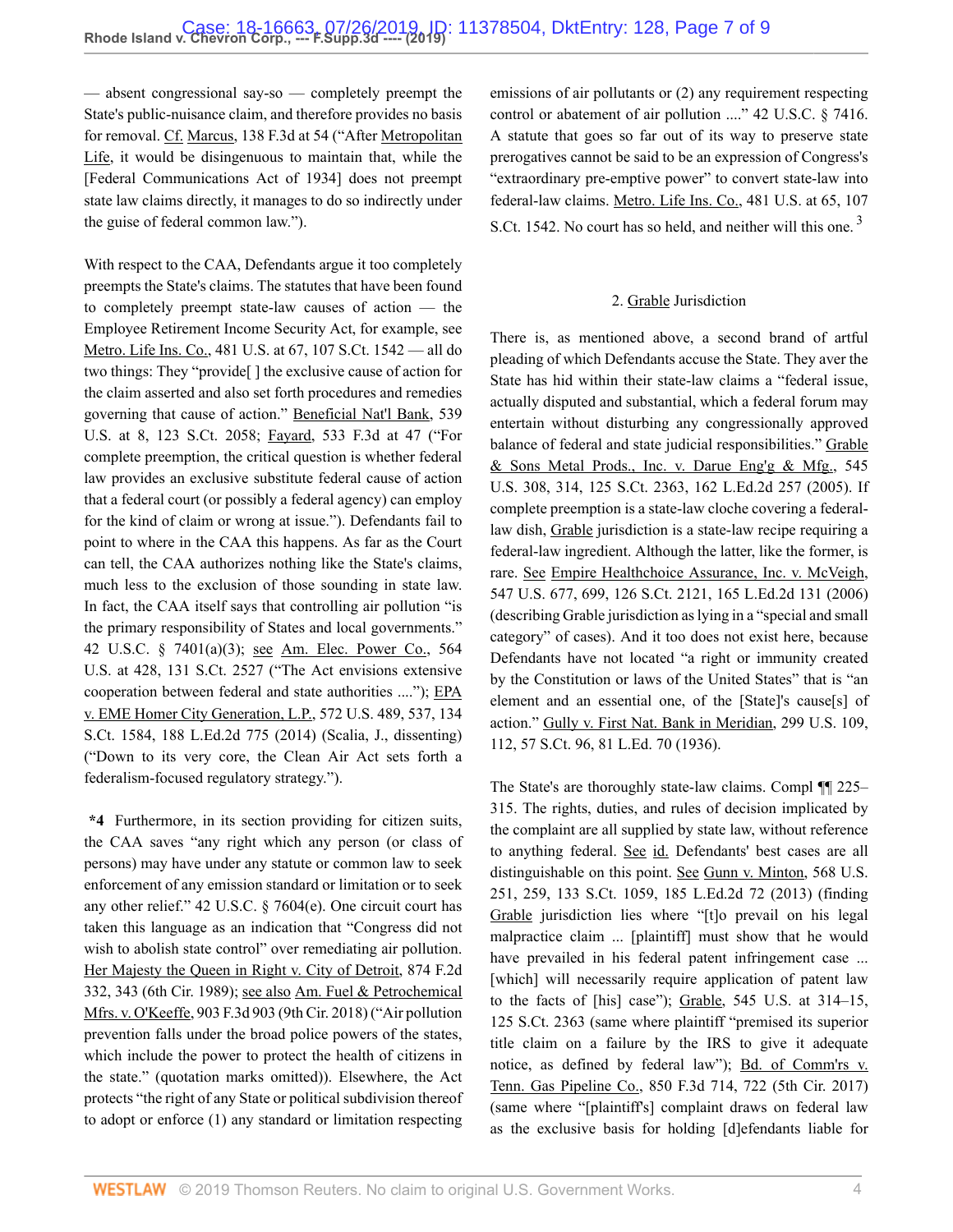some of their actions"); [One & Ken Valley Hous. Grp. v.](http://www.westlaw.com/Link/Document/FullText?findType=Y&serNum=2030535401&pubNum=0000506&originatingDoc=If1c91c40acc311e981b9f3f7c11376fd&refType=RP&fi=co_pp_sp_506_225&originationContext=document&vr=3.0&rs=cblt1.0&transitionType=DocumentItem&contextData=(sc.Search)#co_pp_sp_506_225) [Me. State Hous. Auth., 716 F.3d 218, 225 \(1st Cir. 2013\)](http://www.westlaw.com/Link/Document/FullText?findType=Y&serNum=2030535401&pubNum=0000506&originatingDoc=If1c91c40acc311e981b9f3f7c11376fd&refType=RP&fi=co_pp_sp_506_225&originationContext=document&vr=3.0&rs=cblt1.0&transitionType=DocumentItem&contextData=(sc.Search)#co_pp_sp_506_225) (same where "the "dispute ... turn[s] on the interpretation of a contract provision approved by a federal agency pursuant to a federal statutory scheme" (quotation marks omitted)); [R.I. Fishermen's All., Inc. v. R.I. Dep't of Envtl. Mgmt., 585](http://www.westlaw.com/Link/Document/FullText?findType=Y&serNum=2020192921&pubNum=0000506&originatingDoc=If1c91c40acc311e981b9f3f7c11376fd&refType=RP&fi=co_pp_sp_506_50&originationContext=document&vr=3.0&rs=cblt1.0&transitionType=DocumentItem&contextData=(sc.Search)#co_pp_sp_506_50) [F.3d 42, 50 \(1st Cir. 2009\)](http://www.westlaw.com/Link/Document/FullText?findType=Y&serNum=2020192921&pubNum=0000506&originatingDoc=If1c91c40acc311e981b9f3f7c11376fd&refType=RP&fi=co_pp_sp_506_50&originationContext=document&vr=3.0&rs=cblt1.0&transitionType=DocumentItem&contextData=(sc.Search)#co_pp_sp_506_50) (same where the federal question "is inherent in the state-law question itself because the state statute expressly references federal law").

**\*5** By mentioning foreign affairs, federal regulations, and the navigable waters of the United States, Defendants seek to raise issues that they may press in the course of this litigation, but that are not perforce presented by the State's claims. Accord [Cty. of San Mateo v. Chevron Corp., 294 F.](http://www.westlaw.com/Link/Document/FullText?findType=Y&serNum=2044125687&pubNum=0007903&originatingDoc=If1c91c40acc311e981b9f3f7c11376fd&refType=RP&fi=co_pp_sp_7903_938&originationContext=document&vr=3.0&rs=cblt1.0&transitionType=DocumentItem&contextData=(sc.Search)#co_pp_sp_7903_938) [Supp. 3d 934, 938 \(N.D. Cal. 2018\)](http://www.westlaw.com/Link/Document/FullText?findType=Y&serNum=2044125687&pubNum=0007903&originatingDoc=If1c91c40acc311e981b9f3f7c11376fd&refType=RP&fi=co_pp_sp_7903_938&originationContext=document&vr=3.0&rs=cblt1.0&transitionType=DocumentItem&contextData=(sc.Search)#co_pp_sp_7903_938) (declining to exercise [Grable](http://www.westlaw.com/Link/Document/FullText?findType=Y&serNum=2006791874&originatingDoc=If1c91c40acc311e981b9f3f7c11376fd&refType=RP&originationContext=document&vr=3.0&rs=cblt1.0&transitionType=DocumentItem&contextData=(sc.Search)) jurisdiction where "defendants have not pointed to a specific issue of federal law that must necessarily be resolved to adjudicate the state law claims" and instead "mostly gesture to federal law and federal concerns in a generalized way"); cf. [R.I. Fishermen's All., 585 F.3d at 49](http://www.westlaw.com/Link/Document/FullText?findType=Y&serNum=2020192921&pubNum=0000506&originatingDoc=If1c91c40acc311e981b9f3f7c11376fd&refType=RP&fi=co_pp_sp_506_49&originationContext=document&vr=3.0&rs=cblt1.0&transitionType=DocumentItem&contextData=(sc.Search)#co_pp_sp_506_49) (upholding exercise of [Grable](http://www.westlaw.com/Link/Document/FullText?findType=Y&serNum=2006791874&originatingDoc=If1c91c40acc311e981b9f3f7c11376fd&refType=RP&originationContext=document&vr=3.0&rs=cblt1.0&transitionType=DocumentItem&contextData=(sc.Search)) jurisdiction where it was "not logically possible for the plaintiffs to prevail on [their] cause of action without affirmatively answering the embedded question of ... federal law"). These are, if anything, premature defenses, which even if ultimately decisive, cannot support removal. See [Merrell Dow, 478 U.S. at 808, 106 S.Ct. 3229](http://www.westlaw.com/Link/Document/FullText?findType=Y&serNum=1986134547&pubNum=0000780&originatingDoc=If1c91c40acc311e981b9f3f7c11376fd&refType=RP&fi=co_pp_sp_780_808&originationContext=document&vr=3.0&rs=cblt1.0&transitionType=DocumentItem&contextData=(sc.Search)#co_pp_sp_780_808) ("A defense that raises a federal question is inadequate to confer federal jurisdiction."); [Franchise Tax Bd., 463 U.S. at 13,](http://www.westlaw.com/Link/Document/FullText?findType=Y&serNum=1983129660&pubNum=0000780&originatingDoc=If1c91c40acc311e981b9f3f7c11376fd&refType=RP&fi=co_pp_sp_780_13&originationContext=document&vr=3.0&rs=cblt1.0&transitionType=DocumentItem&contextData=(sc.Search)#co_pp_sp_780_13) [103 S.Ct. 2841](http://www.westlaw.com/Link/Document/FullText?findType=Y&serNum=1983129660&pubNum=0000780&originatingDoc=If1c91c40acc311e981b9f3f7c11376fd&refType=RP&fi=co_pp_sp_780_13&originationContext=document&vr=3.0&rs=cblt1.0&transitionType=DocumentItem&contextData=(sc.Search)#co_pp_sp_780_13) (holding that state-law claim did not support federal jurisdiction where "California law establish[ed] ... [the relevant] set of conditions, without reference to federal law ... [which would] become[] relevant only by way of a defense to an obligation created entirely by state law, and then only if appellant has made out a valid claim for relief under state law"). Nor, for that matter, can the novelty of this suite of issues as applied to claims like the State's. [Merrell Dow, 478](http://www.westlaw.com/Link/Document/FullText?findType=Y&serNum=1986134547&pubNum=0000780&originatingDoc=If1c91c40acc311e981b9f3f7c11376fd&refType=RP&fi=co_pp_sp_780_817&originationContext=document&vr=3.0&rs=cblt1.0&transitionType=DocumentItem&contextData=(sc.Search)#co_pp_sp_780_817) [U.S. at 817, 106 S.Ct. 3229.](http://www.westlaw.com/Link/Document/FullText?findType=Y&serNum=1986134547&pubNum=0000780&originatingDoc=If1c91c40acc311e981b9f3f7c11376fd&refType=RP&fi=co_pp_sp_780_817&originationContext=document&vr=3.0&rs=cblt1.0&transitionType=DocumentItem&contextData=(sc.Search)#co_pp_sp_780_817)

#### B. Less-General Removal

The Court will be brief in dismissing Defendants' arguments under bespoke jurisdictional law. The Outer Continental Shelf Lands Act does not grant federal jurisdiction here, see [43 U.S.C. § 1349\(b\):](http://www.westlaw.com/Link/Document/FullText?findType=L&pubNum=1000546&cite=43USCAS1349&originatingDoc=If1c91c40acc311e981b9f3f7c11376fd&refType=RB&originationContext=document&vr=3.0&rs=cblt1.0&transitionType=DocumentItem&contextData=(sc.Search)#co_pp_a83b000018c76) Defendants' operations on the Outer Continental Shelf may have contributed to the State's injuries; however, Defendants have not shown that these injuries would not have occurred but for those operations. See [In](http://www.westlaw.com/Link/Document/FullText?findType=Y&serNum=2032778690&pubNum=0000506&originatingDoc=If1c91c40acc311e981b9f3f7c11376fd&refType=RP&fi=co_pp_sp_506_163&originationContext=document&vr=3.0&rs=cblt1.0&transitionType=DocumentItem&contextData=(sc.Search)#co_pp_sp_506_163) [re DEEPWATER HORIZON, 745 F.3d 157, 163–64 \(5th](http://www.westlaw.com/Link/Document/FullText?findType=Y&serNum=2032778690&pubNum=0000506&originatingDoc=If1c91c40acc311e981b9f3f7c11376fd&refType=RP&fi=co_pp_sp_506_163&originationContext=document&vr=3.0&rs=cblt1.0&transitionType=DocumentItem&contextData=(sc.Search)#co_pp_sp_506_163) [Cir. 2014\)](http://www.westlaw.com/Link/Document/FullText?findType=Y&serNum=2032778690&pubNum=0000506&originatingDoc=If1c91c40acc311e981b9f3f7c11376fd&refType=RP&fi=co_pp_sp_506_163&originationContext=document&vr=3.0&rs=cblt1.0&transitionType=DocumentItem&contextData=(sc.Search)#co_pp_sp_506_163). There is no federal-enclave jurisdiction: Although federal land used "for the Erection of Forts, Magazines, Arsenals, dock-Yards, and other needful Buildings," [U.S.](http://www.westlaw.com/Link/Document/FullText?findType=L&pubNum=1000583&cite=USCOARTIS8CL17&originatingDoc=If1c91c40acc311e981b9f3f7c11376fd&refType=LQ&originationContext=document&vr=3.0&rs=cblt1.0&transitionType=DocumentItem&contextData=(sc.Search)) [Const. art. I, § 8, cl. 17,](http://www.westlaw.com/Link/Document/FullText?findType=L&pubNum=1000583&cite=USCOARTIS8CL17&originatingDoc=If1c91c40acc311e981b9f3f7c11376fd&refType=LQ&originationContext=document&vr=3.0&rs=cblt1.0&transitionType=DocumentItem&contextData=(sc.Search)) exists in Rhode Island, and elsewhere may have been the site of Defendants' activities, the State's claims did not arise there, especially since its complaint avoids seeking relief for damages to any federal lands. See [Washington v. Monsanto Co., 274 F. Supp. 3d 1125, 1132](http://www.westlaw.com/Link/Document/FullText?findType=Y&serNum=2042363972&pubNum=0007903&originatingDoc=If1c91c40acc311e981b9f3f7c11376fd&refType=RP&fi=co_pp_sp_7903_1132&originationContext=document&vr=3.0&rs=cblt1.0&transitionType=DocumentItem&contextData=(sc.Search)#co_pp_sp_7903_1132) [\(W.D. Wash. 2017\)](http://www.westlaw.com/Link/Document/FullText?findType=Y&serNum=2042363972&pubNum=0007903&originatingDoc=If1c91c40acc311e981b9f3f7c11376fd&refType=RP&fi=co_pp_sp_7903_1132&originationContext=document&vr=3.0&rs=cblt1.0&transitionType=DocumentItem&contextData=(sc.Search)#co_pp_sp_7903_1132) (holding that exercise of federal-enclave jurisdiction improper where "Washington avowedly does not seek relief for [toxic-chemical] contamination of federal territories").

No causal connection between any actions Defendants took while "acting under" federal officers or agencies and the allegations supporting the State's claims means there are not grounds for federal-officer removal, [28 U.S.C. § 1442\(a\)](http://www.westlaw.com/Link/Document/FullText?findType=L&pubNum=1000546&cite=28USCAS1442&originatingDoc=If1c91c40acc311e981b9f3f7c11376fd&refType=RB&originationContext=document&vr=3.0&rs=cblt1.0&transitionType=DocumentItem&contextData=(sc.Search)#co_pp_7b9b000044381) [\(1\):](http://www.westlaw.com/Link/Document/FullText?findType=L&pubNum=1000546&cite=28USCAS1442&originatingDoc=If1c91c40acc311e981b9f3f7c11376fd&refType=RB&originationContext=document&vr=3.0&rs=cblt1.0&transitionType=DocumentItem&contextData=(sc.Search)#co_pp_7b9b000044381) Defendants cannot show the alleged promotion and sale of fossil fuels abetted by a sophisticated misinformation campaign were "justified by [their] federal duty." [Mesa](http://www.westlaw.com/Link/Document/FullText?findType=Y&serNum=1989026579&pubNum=0000780&originatingDoc=If1c91c40acc311e981b9f3f7c11376fd&refType=RP&fi=co_pp_sp_780_131&originationContext=document&vr=3.0&rs=cblt1.0&transitionType=DocumentItem&contextData=(sc.Search)#co_pp_sp_780_131) [v. California, 489 U.S. 121, 131–32, 109 S.Ct. 959, 103](http://www.westlaw.com/Link/Document/FullText?findType=Y&serNum=1989026579&pubNum=0000780&originatingDoc=If1c91c40acc311e981b9f3f7c11376fd&refType=RP&fi=co_pp_sp_780_131&originationContext=document&vr=3.0&rs=cblt1.0&transitionType=DocumentItem&contextData=(sc.Search)#co_pp_sp_780_131) [L.Ed.2d 99 \(1989\).](http://www.westlaw.com/Link/Document/FullText?findType=Y&serNum=1989026579&pubNum=0000780&originatingDoc=If1c91c40acc311e981b9f3f7c11376fd&refType=RP&fi=co_pp_sp_780_131&originationContext=document&vr=3.0&rs=cblt1.0&transitionType=DocumentItem&contextData=(sc.Search)#co_pp_sp_780_131) They are also unable to show removal is proper under the bankruptcy-removal statute, [28 U.S.C.](http://www.westlaw.com/Link/Document/FullText?findType=L&pubNum=1000546&cite=28USCAS1452&originatingDoc=If1c91c40acc311e981b9f3f7c11376fd&refType=RB&originationContext=document&vr=3.0&rs=cblt1.0&transitionType=DocumentItem&contextData=(sc.Search)#co_pp_8b3b0000958a4) [§ 1452\(a\)](http://www.westlaw.com/Link/Document/FullText?findType=L&pubNum=1000546&cite=28USCAS1452&originatingDoc=If1c91c40acc311e981b9f3f7c11376fd&refType=RB&originationContext=document&vr=3.0&rs=cblt1.0&transitionType=DocumentItem&contextData=(sc.Search)#co_pp_8b3b0000958a4), or because of admiralty jurisdiction, [28 U.S.C.](http://www.westlaw.com/Link/Document/FullText?findType=L&pubNum=1000546&cite=28USCAS1333&originatingDoc=If1c91c40acc311e981b9f3f7c11376fd&refType=RB&originationContext=document&vr=3.0&rs=cblt1.0&transitionType=DocumentItem&contextData=(sc.Search)#co_pp_f1c50000821b0) [§ 1333\(1\).](http://www.westlaw.com/Link/Document/FullText?findType=L&pubNum=1000546&cite=28USCAS1333&originatingDoc=If1c91c40acc311e981b9f3f7c11376fd&refType=RB&originationContext=document&vr=3.0&rs=cblt1.0&transitionType=DocumentItem&contextData=(sc.Search)#co_pp_f1c50000821b0) Not the former because this is an action "designed primarily to protect the public safety and welfare." [McMullen v. Sevigny \(In re McMullen\), 386 F.3d 320, 325](http://www.westlaw.com/Link/Document/FullText?findType=Y&serNum=2005361710&pubNum=0000506&originatingDoc=If1c91c40acc311e981b9f3f7c11376fd&refType=RP&fi=co_pp_sp_506_325&originationContext=document&vr=3.0&rs=cblt1.0&transitionType=DocumentItem&contextData=(sc.Search)#co_pp_sp_506_325) [\(1st Cir. 2004\);](http://www.westlaw.com/Link/Document/FullText?findType=Y&serNum=2005361710&pubNum=0000506&originatingDoc=If1c91c40acc311e981b9f3f7c11376fd&refType=RP&fi=co_pp_sp_506_325&originationContext=document&vr=3.0&rs=cblt1.0&transitionType=DocumentItem&contextData=(sc.Search)#co_pp_sp_506_325) see [28 U.S.C. § 1452\(a\)](http://www.westlaw.com/Link/Document/FullText?findType=L&pubNum=1000546&cite=28USCAS1452&originatingDoc=If1c91c40acc311e981b9f3f7c11376fd&refType=RB&originationContext=document&vr=3.0&rs=cblt1.0&transitionType=DocumentItem&contextData=(sc.Search)#co_pp_8b3b0000958a4) (excepting from bankruptcy removal any "civil action by a governmental unit to enforce such governmental unit's police or regulatory power"); [In re Methyl Tertiary Butyl Ether \("MTBE"\) Prods.](http://www.westlaw.com/Link/Document/FullText?findType=Y&serNum=2012322768&pubNum=0000506&originatingDoc=If1c91c40acc311e981b9f3f7c11376fd&refType=RP&fi=co_pp_sp_506_133&originationContext=document&vr=3.0&rs=cblt1.0&transitionType=DocumentItem&contextData=(sc.Search)#co_pp_sp_506_133) [Liab. Litig., 488 F.3d 112, 133 \(2d Cir. 2007\)](http://www.westlaw.com/Link/Document/FullText?findType=Y&serNum=2012322768&pubNum=0000506&originatingDoc=If1c91c40acc311e981b9f3f7c11376fd&refType=RP&fi=co_pp_sp_506_133&originationContext=document&vr=3.0&rs=cblt1.0&transitionType=DocumentItem&contextData=(sc.Search)#co_pp_sp_506_133) (rejecting bankruptcy removal in cases whose "clear goal ... [was] to remedy and prevent environmental damage with potentially serious consequences for public health, a significant area of state policy"). And not the latter either because state-law claims cannot be removed based solely on federal admiralty jurisdiction. See, e.g., [Coronel v. AK Victory, 1 F. Supp.](http://www.westlaw.com/Link/Document/FullText?findType=Y&serNum=2032820640&pubNum=0007903&originatingDoc=If1c91c40acc311e981b9f3f7c11376fd&refType=RP&fi=co_pp_sp_7903_1187&originationContext=document&vr=3.0&rs=cblt1.0&transitionType=DocumentItem&contextData=(sc.Search)#co_pp_sp_7903_1187) [3d 1175, 1187–88 \(W.D. Wash. 2014\)](http://www.westlaw.com/Link/Document/FullText?findType=Y&serNum=2032820640&pubNum=0007903&originatingDoc=If1c91c40acc311e981b9f3f7c11376fd&refType=RP&fi=co_pp_sp_7903_1187&originationContext=document&vr=3.0&rs=cblt1.0&transitionType=DocumentItem&contextData=(sc.Search)#co_pp_sp_7903_1187); [Gonzalez v. Red](http://www.westlaw.com/Link/Document/FullText?findType=Y&serNum=2040541596&pubNum=0000999&originatingDoc=If1c91c40acc311e981b9f3f7c11376fd&refType=RP&originationContext=document&vr=3.0&rs=cblt1.0&transitionType=DocumentItem&contextData=(sc.Search)) [Hook Container Terminal LLC, 16-CV-5104 \(NGG\) \(RER\),](http://www.westlaw.com/Link/Document/FullText?findType=Y&serNum=2040541596&pubNum=0000999&originatingDoc=If1c91c40acc311e981b9f3f7c11376fd&refType=RP&originationContext=document&vr=3.0&rs=cblt1.0&transitionType=DocumentItem&contextData=(sc.Search)) [2016 WL 7322335, at \\*3 \(E.D.N.Y. Dec. 15, 2016\)](http://www.westlaw.com/Link/Document/FullText?findType=Y&serNum=2040541596&pubNum=0000999&originatingDoc=If1c91c40acc311e981b9f3f7c11376fd&refType=RP&originationContext=document&vr=3.0&rs=cblt1.0&transitionType=DocumentItem&contextData=(sc.Search)) (relying on "longstanding precedent holding that admiralty issues, standing alone, are insufficient to make a case removable").

#### III. Conclusion

**\*6** Federal jurisdiction is finite. See, e.g., [U.S. Const.](http://www.westlaw.com/Link/Document/FullText?findType=L&pubNum=1000583&cite=USCOARTIIIS2CL1&originatingDoc=If1c91c40acc311e981b9f3f7c11376fd&refType=LQ&originationContext=document&vr=3.0&rs=cblt1.0&transitionType=DocumentItem&contextData=(sc.Search)) [art. III, § 2, cl. 1](http://www.westlaw.com/Link/Document/FullText?findType=L&pubNum=1000583&cite=USCOARTIIIS2CL1&originatingDoc=If1c91c40acc311e981b9f3f7c11376fd&refType=LQ&originationContext=document&vr=3.0&rs=cblt1.0&transitionType=DocumentItem&contextData=(sc.Search)). So while this Court thinks itself a fine place to litigate, the law is clear that the State can take its business elsewhere if it wants — by pleading around federal jurisdiction — unless Defendants provide a valid reason to